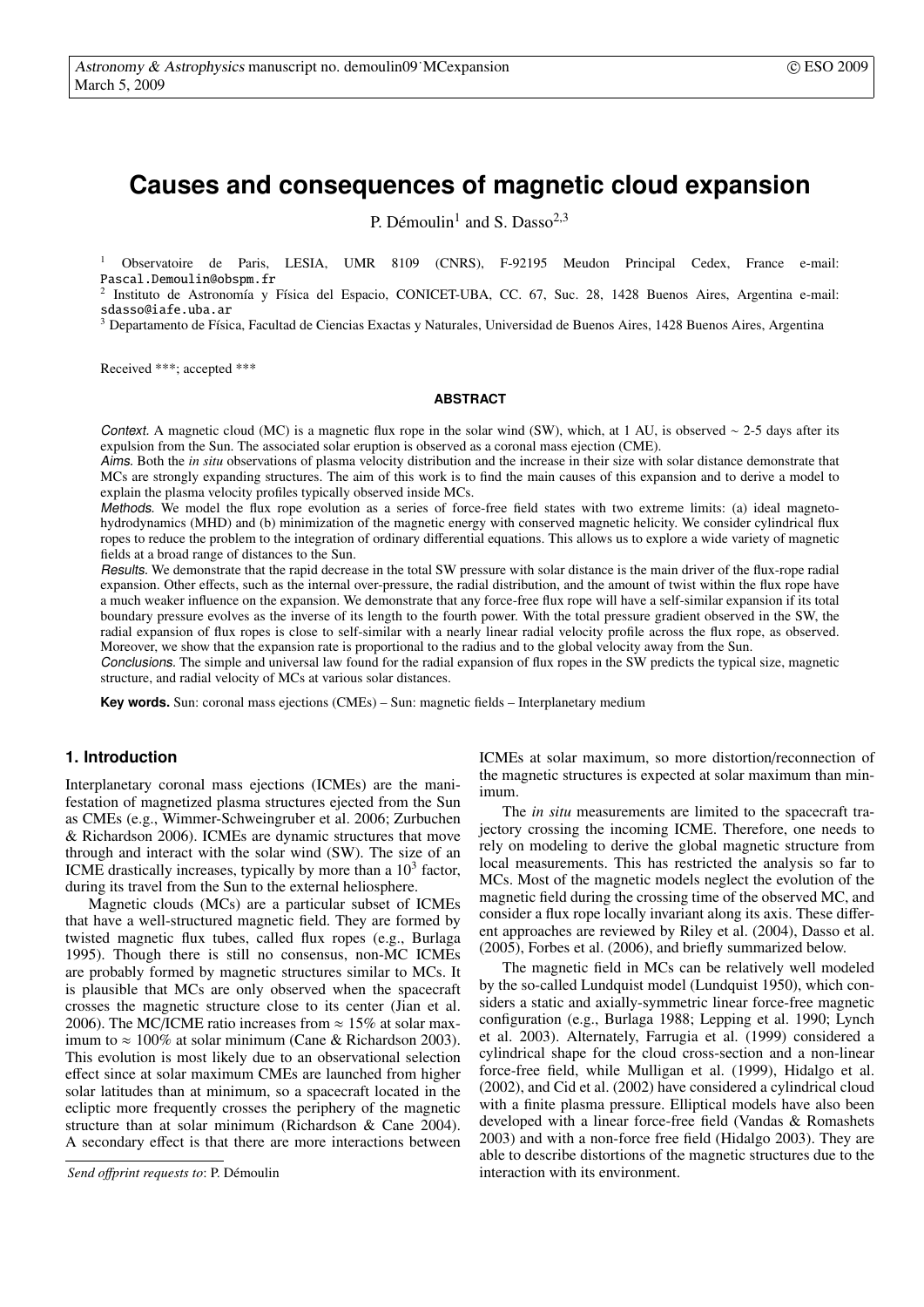The magnetic structure of MCs has also been analyzed by solving the magneto-static force balance as a Cauchy problem (e.g., Hu & Sonnerup 2002; Hu et al. 2005). The amount of distortion from circular cross section is variable in the MCs analyzed. Some MCs are significantly distorted (within the limit that a Cauchy problem is ill-posed, since it is sensitive to modifications of the boundary conditions, so that the results can be significantly affected by the temporal resolution and the range of the data used).

Inside MCs, and more generally inside ICMEs, the measured plasma velocity typically has a linear variation along the spacecraft trajectory. A much higher velocity is present in the front than in the back, indicating expansion. Burlaga & Behannon (1982) found consistency between the expansion speed estimated from *in situ* observations and the increase of their typical size, obtained from measurements with different spacecraft located between 2 and 4 AUs.

Self-similar models have been used to describe the expansion of flux ropes. Some consider only a radial expansion (e.g., Farrugia et al. 1993; Osherovich et al. 1993; Farrugia et al. 1997; Nakwacki et al. 2008), while others consider an isotropic expansion (e.g., Shimazu & Vandas 2002; Berdichevsky et al. 2003; Dasso et al. 2007). The main problem of the first group of models is that, even taking a force-free configuration at some point of the evolution, the only radial expansion implies the creation of strong unbalanced magnetic forces during the evolution. Then, the force-free state is singular in these models, happening only at one single time during the evolution, while observations show that MCs typically have a low- $\beta$  plasma. A selfsimilar isotropic expansion does not change the force balance, so the second group of models are expected to be a better approximation. However, it is not obvious that the expansion could be isotropic since the magnetic force is anisotropic in a flux rope.

Flux rope evolution has also been investigated with MHD simulations (Cargill et al. 2000; Cargill & Schmidt 2002; Riley et al. 2003; Manchester et al. 2004; Chané et al. 2006; Wu et al. 2007; Shen et al. 2007). A flux rope model is typically inserted in a SW model close to the Sun as an initial condition. Typically, these MHD simulations found that a flux rope, moving much faster than the surrounding SW, has its cross section flattened as it moves outward. Flattening is interpreted as two effects, one geometrical (spherical expansion) and the second due mainly to the dynamic pressure of the overtaken SW (Riley et al. 2003). The magnetic tension of the flux rope is not sufficient in these simulations to maintain an approximately circular cross section.

In present work we analyze the expansion of flux ropes in the SW with a complementary approach to the self-similar expansion models and to the MHD simulations cited above. Here we model the dynamical evolution of the flux rope as a moving boundary problem (see, e.g., Crank 1984), where the 'Stefan condition' is provided by the pressure balance between the ambient solar wind and the MC boundary. Our approach is to keep only the main physical effects in order to derive, as well as we can, analytical results showing the effects of the main physical parameters. We assume a force-free evolution, and we will test how well the evolution could be considered as self-similar. The hypothesis and the main equations are derived in Sect. 2, with the scope to define the key variables of the evolution. The equations are solved in Sect. 3 for three very different types of flux rope. In Sect. 4, we use the known properties of the SW and our theoretical results to derive the expected and generic expansion of flux ropes in the SW. Then, we compare these results to the observed expansion of MCs and ICMEs. In Sect. 5 we analyze the evolution of flux ropes with the hypothesis of minimizing



Fig. 1. Schematic of a flux rope ejected from the Sun (the apex of the central field line is at a distance *D* from the Sun). The magnetic configuration of a magnetic cloud (MC) is well represented by an elongated twisted flux tube mostly anchored to the Sun. The schematic on the left shows the locally straight approximation used in this work (A color version is available in the electronic version).

their magnetic energy with a preserved magnetic helicity; we show that under these dissipative conditions, flux ropes expand almost at the same rate as in ideal MHD. This further extends our main result, showing that the expansion of flux rope in the SW is mainly due to the decrease of the total SW pressure with solar distance. Finally, we summarize our results and conclude in Sect. 6.

## **2. Equations for a force-free expanding flux rope**

In this section we present a new model to describe the evolution of an expanding flux rope in the solar wind, deriving the complete set of its equations. Since MCs typically have a low- $\beta$ plasma, we expected that their magnetic field is near to a forcefree state. Below, the main hypothesis of the model is that the flux rope stays in a force-free state and conserves elementary magnetic fluxes while it evolves (i.e. we suppose an ideal-MHD evolution). The aim is to keep only the most important physical ingredients needed to understand the typical expansion rate of MCs as derived from *in situ* observations.

#### 2.1. Ideal MHD and force-free field evolution

This section describes the internal evolution of the flux rope. Its interaction with the surrounding SW is described in the next section.

The magnetic configuration of a MC is typically described by a flux rope ejected from the Sun (Fig. 1). When the flux rope is moving faster than the surrounding SW, plasma and magnetic field typically accumulate in front (in the so-called sheath region). With this forcing, magnetic reconnection is expected, and indeed evidence of reconnection occurrences have been found (Gosling et al. 2005; Dasso et al. 2007). The amount of reconnected flux is highly variable in MCs, depending at least on the SW field structures overtaken, the relative orientation of the SW and MC leading fields, and the difference between the SW and MC velocities. Below we neglect this interaction that will basically "peal" the flux rope so that a progressively less extended flux rope is moving in the SW. The surviving flux rope is indeed expected to expand following roughly the same law as the original one since the main driver of the expansion, the decrease of SW pressure with solar distance (see below), is basically the same.

The main driver of the flux rope expansion is the quasibalance between forces inside and outside the rope during its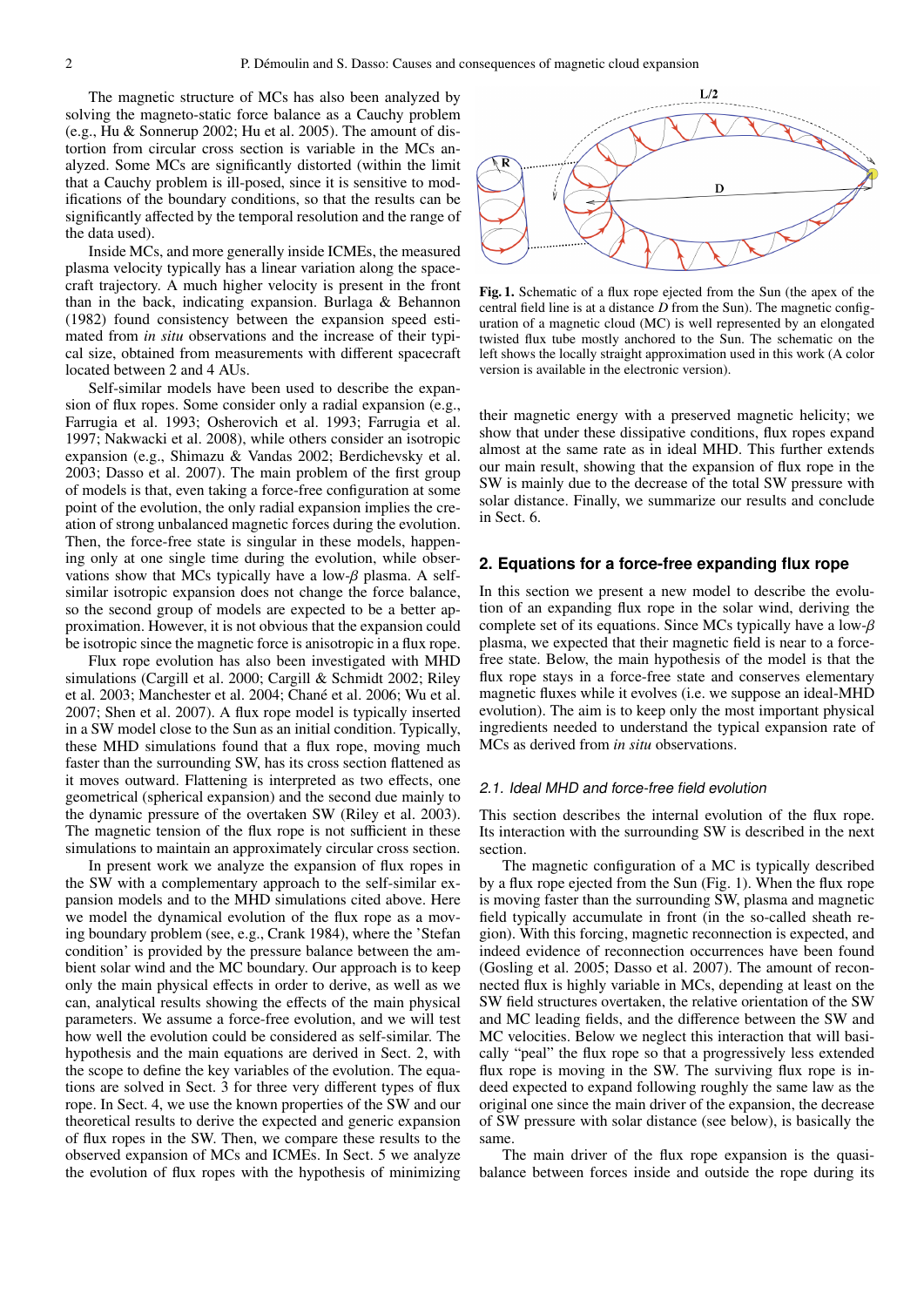travel in the solar wind. Below, we retain only the Lorentz force inside the flux rope, since the plasma  $\beta$  is low in MCs (typically  $\beta \approx 0.1$ , with values ranging from less than  $\approx 10^{-2}$  to a few times  $0.1$  (e.g. Burlaga & Behannon 1982: Lepping et al. 2003: Feng <sup>0</sup>.1 (e.g., Burlaga & Behannon 1982; Lepping et al. 2003; Feng et al. 2007; Wu & Lepping 2007), so the plasma pressure has a weak contribution. Other forces such as gravity are also negligible compared to the magnetic pressure gradient. In the frame of the MC, the plasma velocity is typically smaller than the Alfven velocity (a few 100 km/s, Burlaga & Behannon 1982), then the magnetic evolution can be described, to first approximation, by a series of force-free equilibrium ( $j \times B \approx 0$ ).

A MC typically has an elongated flux rope structure with a cross-section size much thinner than the curvature radius of its axis, so we approximate locally the magnetic field by a cylindrical field with a local invariance along its axis. We also simplify the problem by considering a circular cross section (Fig. 1). With these simplifications *B* is described only by its axial,  $B_z(r)$ , and azimuthal,  $B_{\theta}(r)$ , components; they are functions of the local radius *r*. The internal force balance is written as

$$
\frac{d(B_z^2 + B_\theta^2)/2}{dr} + \frac{B_\theta^2}{r} = 0.
$$
 (1)

The flux rope evolution should then follow approximately the above force-free equilibrium during its evolution in the SW. We define the field  $\mathbf{B}_0$  (with components  $B_{z,0} = B_z(r_0)$  and  $B_{\theta,0} = B_{\theta}(r_0)$  at a time  $t = t_0$  during the evolution. This reference field has no special requirements except to be a known field that satisfies Eq. (1), and we derive below the field at any time *t* as a function of the field at *t*o.

In this study we suppose an ideal MHD evolution (except in Sect. 5), so at all times there is the following elementary magnetic flux conservation:

$$
B_{\theta} \, \mathrm{d}z \, \mathrm{d}r = B_{\theta,0} \, \mathrm{d}z_0 \, \mathrm{d}r_0 \tag{2}
$$

$$
B_z r dr = B_{z,0} r_0 dr_0.
$$
 (3)

These equations relate  $B$  to  $B_0$  through the implicit expansion function  $r(r_0)$ .

# 2.2. Drivers of the evolution

In this section we describe the model for the evolution of the flux rope: first, its axial expansion, then its interaction with the surrounding SW. The apex of the flux rope axis is located at the variable distance *D* from the Sun, and it has a length *L* that increases with  $D$  (Fig. 1). We suppose that the axial expansion is uniform along and across the flux tube, so the local expansion rate  $dz/dz_0$  is simply provided by the relative extension of the flux rope axis

$$
\tilde{L}(D) \equiv \mathrm{d}z/\mathrm{d}z_0 = L/L_0, \qquad (4)
$$

where  $L_0$  is the flux rope length at  $t = t_0$ .  $\tilde{L}$  is non-dimensional, and below we add a ˜ on top of all variables that are normalized at the reference state, see Table 1 for the main variables. The evolution of  $\tilde{L}$  induces an evolution of  $B_{\theta}$  (via Eq. 2) and also of *B<sup>z</sup>* (via Eq. 1).

A second driver of the magnetic field evolution is the force balance with the surrounding SW. As the total SW pressure decreases with solar distance (*D*) the flux rope expands and its internal pressure decreases accordingly, progressively reaching new states of quasi-equilibrium. This balance of pressure, at the flux rope boundary  $r = R$  (flux rope radius), is simply written as

$$
\frac{B_{\theta}^{2}(R) + B_{z}^{2}(R)}{2\mu_{o}} = P_{t}(D),
$$
\n(5)

where  $P_t$  is the total SW averaged pressure around the MC.

However, when a flux rope moves faster than the SW, a dynamic pressure, typically on the order of  $\rho_{SW}(v - v_{SW})^2/2$ , is<br>present in front of the flux rope (where  $\rho_{SW}$  is the SW density and present in front of the flux rope (where  $\rho_{SW}$  is the SW density and  $v - v_{SW}$  is the relative velocity of the MC with respect to the SW). This dynamic pressure has a distribution around the flux rope that depends on the Mach number of the relative flow in pure hydrodynamic, and it is even more complex with a magnetized SW. Moreover, when the MC is moving significantly faster than the SW, a MHD shock is present in front of the flux rope. For a small fraction of MCs, typically those traveling in the fast solar wind with a comparable mean speed, both forward and reverse shocks are observed (e.g. Gosling et al. 1998). These shocks are associated with a jump in the total pressure. Each of the above complex interactions with the SW are not isotropic around the flux rope and so they contribute to its deformation as present in MHD simulations (Sect. 1).

We suppose below that the relative velocity of the flux rope with respect to the SW is sufficiently small, or equivalently that the magnetic tension is strong enough to neglect the deformation of the flux rope cross section, as well as the anisotropy of the total SW pressure around the flux rope. Then, at the boundary of the flux rope, defined by  $r = R$ , we write the pressure equilibrium as

$$
\frac{B_{\theta}^{2}(R) + B_{z}^{2}(R)}{2\mu_{0}} = \varpi(D) P_{t}(D), \qquad (6)
$$

where  $\varpi(D)$  is a factor that includes the internal over-pressure, the isotropic part of the dynamic pressure, and shock pressure discontinuity.

While  $P_t(D)$  can be imposed as an external background pressure,  $\varpi(D)$  can be written as an explicit function of *D* only a posteriori, when the flux rope evolution is solved. However, the non-dimensional factor  $\varpi(D)$  is typically in the interval between unity and several units (being larger for a stronger shock). Moreover  $\varpi(D)$  is generally not expected to change drastically with *D* since it would require an important modification of the flux rope velocity, or of the SW properties at some distance *D*. In contrast,  $P_t(D)$  has a strong and systematic variation, typically  $\approx D^{-3}$  (see Sect. 4.2). For example, as the flux rope moves from 0.1 to 1 AU,  $P_t$  decreases by a factor  $\approx 10^3$  well above any plausible variation of  $\varpi(D)$ .

We define the non-dimensional function  $\tilde{P}_t$  using the reference state (field  $\mathbf{B}_0$  when the flux rope is at the distance  $D_0$ )

$$
\tilde{P}_{t}(D) \equiv \frac{\varpi(D) P_{t}(D)}{\varpi(D_{o}) P_{t}(D_{o})} = \frac{B^{2}(R)}{B_{o}^{2}(R_{o})}.
$$
\n(7)

Formally,  $\tilde{P}_t$  incorporates the contribution of  $\varpi(D)$ , so  $\tilde{P}_t$  in-<br>cludes the over-pressure present in the MC with respect to its cludes the over-pressure present in the MC with respect to its surrounding SW. Then, this over-pressure could be incorporated in the following results if  $\varpi(D)$  is derived in some cases. In practice, this effect is only expected to be a correction to  $P_t(D)$ , and the uncertainties on  $P_t(D)$  derived presently by the observations are probably larger than the contribution of  $\varpi(D)$  itself.

# 2.3. Main equations of the evolution

In this section we write the above equations in a minimal format, decreasing both the number of equations and variables from five (Eqs. (1,2,3,4,7) and  $B_{\theta}$ ,  $B_{z}$ ,  $B$ ,  $r$ , dz/dz<sub>o</sub>) to two (Eq. (10,11) and  $B_{r}$ *<sup>B</sup>*,*r*).

Since the magnetic field strength is present both in the forcefree equation and the boundary equation (Eqs. 1,7), we keep *B* as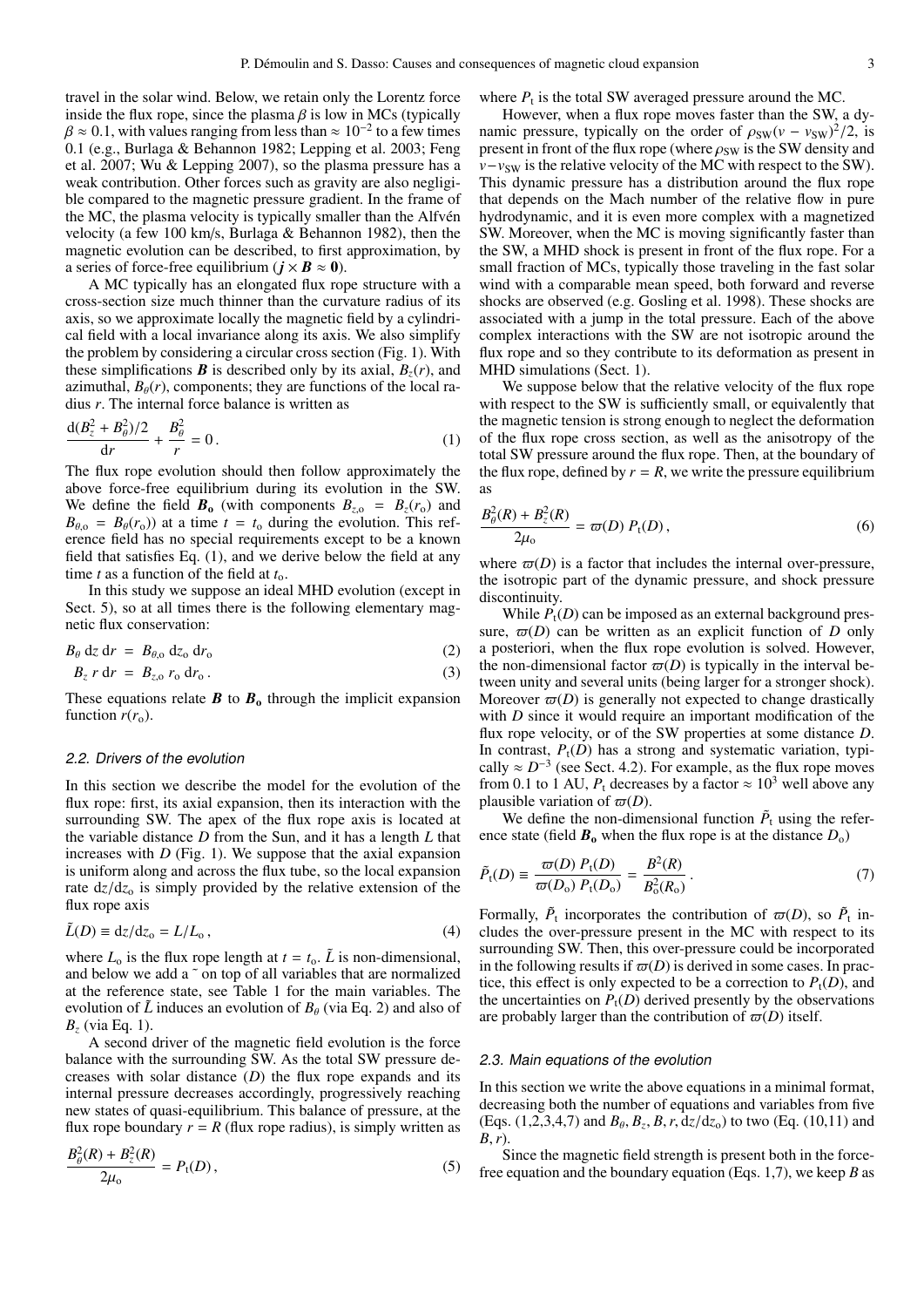Table 1. Definition of the main non-dimensional variables.

| symbol <sup>a</sup> | definition                                                                                          | quantity                                 |
|---------------------|-----------------------------------------------------------------------------------------------------|------------------------------------------|
|                     | $\ddot{D} = D/D_0$                                                                                  | distance of the axis apex to the Sun     |
|                     | $\tilde{L} = L(D)/L(D_0)$                                                                           | flux rope length                         |
|                     | $\tilde{P}_{\rm t} = \frac{\varpi(D)}{\varpi(D_{\rm o})} \frac{P_{\rm t}(D)}{P_{\rm t}(D_{\rm o})}$ | total pressure at the flux rope boundary |
|                     | $\tilde{r}_{o} = r_{o}/R_{o}$                                                                       | radial coordinate of the reference field |
|                     | $\tilde{r} = (\tilde{P}_{\rm t})^{1/4} r/R_{\rm o}$                                                 | radial coordinate                        |
|                     | $\tilde{B} = (\tilde{P}_{t})^{-1/2} B/B_{c.o.}$                                                     | magnetic field strength at r             |
|                     | $\tilde{B}_{\rm c} = (\tilde{P}_{\rm t})^{-1/2} B_{\rm c}/B_{\rm c.o.}$                             | magnetic field strength at the center    |
|                     | $\tilde{s} = \tilde{L} (\tilde{P}_{t})^{1/4}$                                                       | size factor                              |
|                     | $\tilde{a}_{o} = a_{o} R_{o}$                                                                       | amount of twist for the GH field         |
|                     | $\tilde{A}_{o} = A_{o}/R_{o}$                                                                       | axial field extension for the SP field   |
|                     |                                                                                                     |                                          |

The non-dimensional variables (with a  $\tilde{ }$  on top) are normalized at the reference field, that is labeled with a "o" subscript. The reference field is at a distance  $D_0$  from the Sun, it has a radius  $R_0$  and a central field strength  $B_{c,0}$ . The value of *B* taken at the flux rope center have a "*c*" subscript. GH means Gold & Hoyle and SP "split" (see Sects. 3.1 and 3.2).

one of the main unknown function. From Eqs. (2-4), we derive  $B_{\theta} = B_{\theta,0}(\text{d}r_{0}/\text{d}r)/\tilde{L}$  and  $B_{z} = B_{z,0}(r_{0}/r)$  (d $r_{0}/\text{d}r$ ). Then, both *B*<sup> $B_{\theta}$  and *B*<sub>z</sub> can be written as a function of *B* =  $\sqrt{B_{\theta}^2 + B_{z}^2}$ , *r* and</sup> the reference equilibrium by dividing previous equations by *B*. Thus, for example,

$$
B_{\theta}(r) = B(r) \frac{r B_{\theta,0}}{\sqrt{(r B_{\theta,0})^2 + (\tilde{L} r_0 B_{z,0})^2}},
$$
\n(8)

where  $B_{\theta,0}$  and  $B_{z,0}$  are functions of  $r_0$ . Then, Eq. (1) is rewritten as

$$
\frac{\mathrm{d}B}{\mathrm{d}r} = -r B \frac{B_{\theta,0}^2}{(r B_{\theta,0})^2 + (\tilde{L} r_0 B_{z,0})^2} \,. \tag{9}
$$

The evolution of *r* is constrained by magnetic flux conservation. With Eq. (8) included in Eq. (2), we have

$$
\frac{\mathrm{d}r}{\mathrm{d}r_{\mathrm{o}}} = \frac{\sqrt{(r \, B_{\theta,0})^2 + (\tilde{L} \, r_{\mathrm{o}} \, B_{z,0})^2}}{\tilde{L} \, r \, B} \,. \tag{10}
$$

Since we suppose an ideal MHD evolution,  $r_0$  labels a given plasma blob during the evolution (it is a Lagrangian coordinate), and  $r(r_0)$  describes the radial evolution of this plasma blob. Then, we use  $r_0$  as the basic variable to describe all quantities. An equation for  $B(r_0)$  is simply obtained by multiplying Eq. (9) by Eq. (10)

$$
\frac{dB}{dr_o} = -\frac{B_{\theta,o}^2}{\tilde{L}\sqrt{(r B_{\theta,o})^2 + (\tilde{L}r_o B_{z,o})^2}}.
$$
\n(11)

The boundary conditions of the system of equations (10,11) are

$$
r = 0 \t at ro = 0B(ro) = \sqrt{\tilde{P}_{t}} B_{0}(R_{0}) \t at ro = Ro.
$$
 (12)

The force-free field evolution is described by a boundary-value problem coupling two first order differential equations (10,11); its solution provides  $r(r_0)$  and  $B(r_0)$ , from which we can derive the magnetic profile  $B(r)$  and the field components (e.g. Eq. 8). The magnetic field evolution is driven by the change of both the axial extension ( $\tilde{L}$ ) and the total pressure at the boundary ( $\tilde{P}_t$ ).

#### 2.4. Reformulation of the equations

Since  $B_{\theta,0}(r_0 = 0) = 0$  for any non-singular magnetic field, the system of equations (10,11) presents a weak singularity at  $r = r_0 = 0$  (in both equations the numerator and denominator vanish). We define the function  $b_{\theta,0}$  as

$$
b_{\theta,0}(r_{\rm o}) \equiv B_{\theta,0}(r_{\rm o})/r_{\rm o} \,. \tag{13}
$$

Equations (10,11) rewrite as the non-singular equations

$$
\frac{\mathrm{d}r^2}{\mathrm{d}r_{\mathrm{o}}^2} = \frac{\sqrt{(r \ b_{\theta,\mathrm{o}})^2 + (\tilde{L} \ B_{z,\mathrm{o}})^2}}{\tilde{L} \ B},\tag{14}
$$

$$
\frac{\mathrm{d}B}{\mathrm{d}r_{\mathrm{o}}^{2}} = -\frac{b_{\theta,\mathrm{o}}^{2}}{2\tilde{L}\sqrt{(r b_{\theta,\mathrm{o}})^{2} + (\tilde{L} B_{z,\mathrm{o}})^{2}}}.
$$
\n(15)

The field strength *B* is a decreasing function of  $r_0^2$ , and since it should be finite at the boundary (Eq. 12), *B* cannot vanish. The same argument applies to  $B_0$ , so  $B_{z,0}$  and  $r_0$   $b_{\theta,0}$  cannot vanish together at the same value of  $r_0$ . Since  $r = 0$  only for  $r_0 = 0$ ,  $B_{z,0}$ and  $r b_{\theta,0}$  cannot also vanish together. Then, both denominators in Eqs. (14,15) are well behaved for all the integration range of  $r_o^2$  (0,  $R_o^2$ ).<br>The e

The evolution of *B* is driven by the modification of both the flux rope length,  $\tilde{L}$ , and the total pressure  $\tilde{P}_t$ .  $\tilde{L}$  is present only in Eqs. (14,15) and  $\tilde{P}_t$  is present only in the boundary conditions (Eq. 12). In order to group them in the equations, we define a normalized field,  $\tilde{B}$ , that has a fixed value at the boundary,  $r = R$ during the evolution (this fixed value is  $B_0(R_0)/B_0(0)$ ). We also define a normalized radius,  $\tilde{r}$ , guided by the flux conservation (in order of magnitude). Then, we normalize both quantities to the reference field,

$$
\begin{aligned}\n\tilde{B} &\equiv (\tilde{P}_{\rm t})^{-1/2} B / B_{\rm c,o} \\
\tilde{r} &\equiv (\tilde{P}_{\rm t})^{1/4} r / R_{\rm o}\n\end{aligned} \tag{16}
$$

where  $B_{c,0} = B_0(r_0 = 0)$  is the field magnitude at the center of the reference field.

With the normalization (16), Eqs. (14,15) are rewritten as

$$
\frac{\mathrm{d}\tilde{r}^2}{\mathrm{d}\tilde{r}_o^2} = \frac{\sqrt{(\tilde{r}\,\tilde{b}_{\theta,o})^2 + (\tilde{s}\,\tilde{B}_{z,o})^2}}{\tilde{s}\,\tilde{B}},\tag{17}
$$

$$
\frac{\mathrm{d}\tilde{B}}{\mathrm{d}\tilde{r}_{\mathrm{o}}^{2}} = -\frac{\tilde{b}_{\theta,\mathrm{o}}^{2}}{2\tilde{s}\sqrt{(\tilde{r}\,\tilde{b}_{\theta,\mathrm{o}})^{2} + (\tilde{s}\,\tilde{B}_{z,\mathrm{o}})^{2}}}\,,\tag{18}
$$

with  $\tilde{r}_o = r_o/R_o$ ,  $\tilde{b}_{\theta,o} = b_{\theta,o} R_o/B_{c,o}$ ,  $\tilde{B}_{z,o} = B_{z,o}/B_{c,o}$ , and with the size factor  $\tilde{s}$  defined by the size factor, ˜*s*, defined by

$$
\tilde{s} = \tilde{L} \left( \tilde{P}_{t} \right)^{1/4} . \tag{19}
$$

The boundary conditions are

$$
\tilde{P}^2 = 0 \quad \text{at } \tilde{r}_0^2 = 0
$$
  

$$
\tilde{B} = B_0(R_0)/B_{c,0} \quad \text{at } \tilde{r}_0^2 = 1.
$$
 (20)

The system of Eqs. (17-20) provides the evolution of  $\tilde{B}$  and  $\tilde{r}$  (and thus the size and the internal distribution of the magnetic field in the MC) while the flux rope travels in the solar wind. This system is numerically solved with a shooting method (Press et al. 1992, chap. 17) starting the integration at  $\tilde{r}_0^2 = 0$  from  $\tilde{r}^2 = 0$  and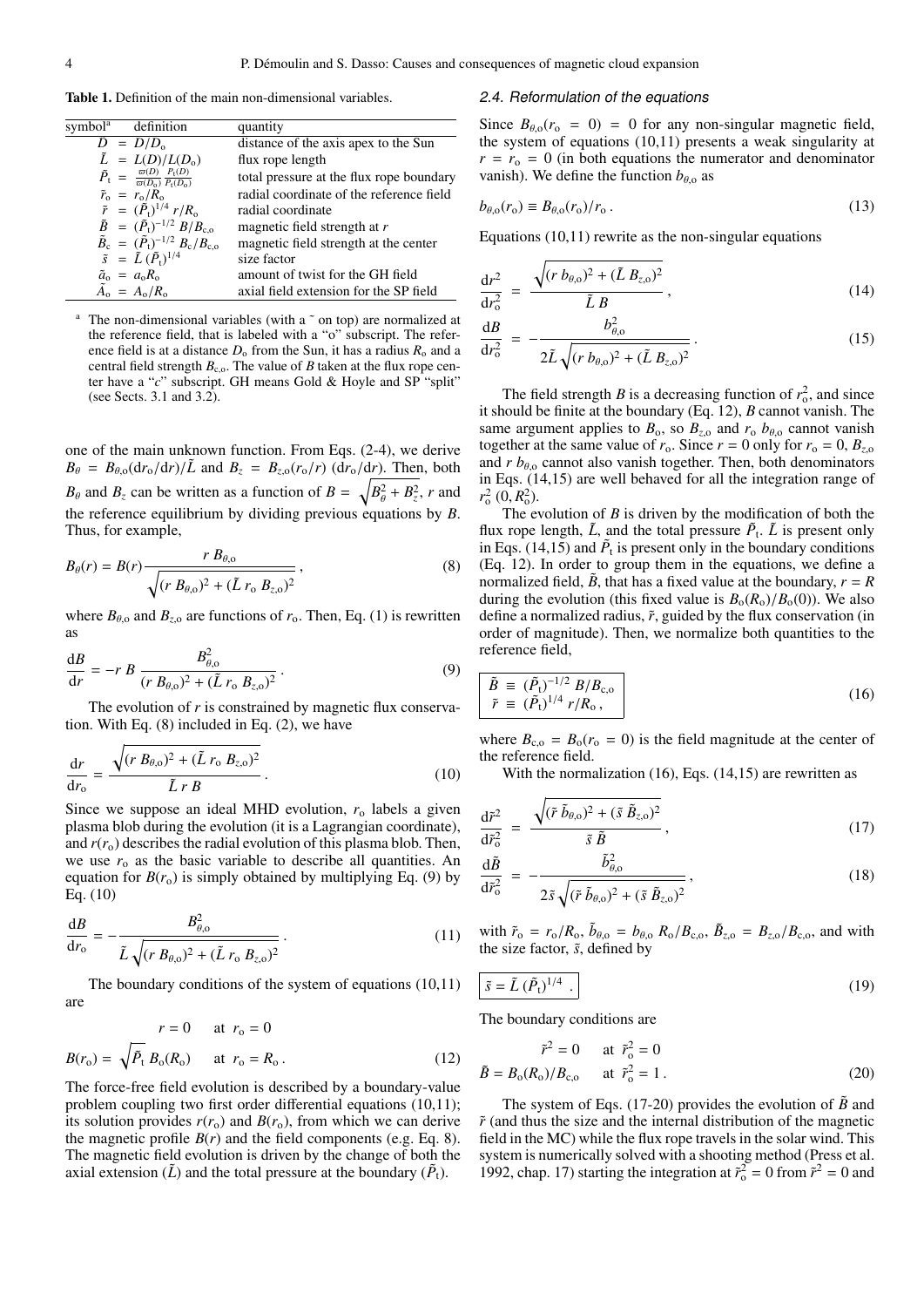$\tilde{B} = \tilde{B}_c$ . An iteration on  $\tilde{B}_c$  is realized so that  $\tilde{B}(\tilde{r}_o^2 = 1)$  converges to the boundary conditions (Eq. 20).

The normalization defined by Eq. (16) is also applied to the field components to define  $\tilde{B}_{\theta}$ ,  $\tilde{B}_{z}$ . Then, Eq. (8) is written as

$$
\tilde{B}_{\theta} = \tilde{B} \frac{\tilde{r} \,\tilde{B}_{\theta,0}}{\sqrt{(\tilde{r} \,\tilde{B}_{\theta,0})^2 + (\tilde{s} \,\tilde{B}_{z,0})^2}} \,,\tag{21}
$$

and we have a similar equation for  $\tilde{B}_z = \sqrt{\tilde{B}^2 - \tilde{B}_\theta^2}$ .

## 2.5. General properties of the evolution

In the system of Eqs. (17-20), for a given reference field  $(\tilde{B}_{\theta,0}, \tilde{B}_{z,0}), \tilde{r}$  and  $\tilde{B}$  are only functions of  $\tilde{s}$  (so only of a combination of  $\tilde{L}$  and  $\tilde{P}$ .). We conclude that the normalized field  $\tilde{B}(\tilde{r})$ , as tion of  $\tilde{L}$  and  $\tilde{P}_t$ ). We conclude that the normalized field  $\tilde{B}(\tilde{r})$ , as well as its components (Eq. 21), depends only on ˜*s*. The explicit dependance of the field  $B(r)$  on  $\tilde{P}_t$  is only present as a multiplicator factor: the field  $B(r)$  is deduced from  $\tilde{B}(\tilde{r})$  by multiplying the normalized field strength by  $(\tilde{P}_t)^{1/2}$   $B_{c,0}$  and the normalized radial distance by  $(\tilde{P}_t)^{-1/4}$  *P* radial distance by  $(\tilde{P}_t)^{-1/4} R_0$ .

A typical reference magnetic field has an axial field dominating in the core of the flux rope, and an azimuthal field dominating at the periphery (recalling that a well behave field has  $b_{\theta,0}(0) = 0$ . As  $\tilde{s}$  increases to large values, Eq. (18) implies a smaller gradient of  $\tilde{B}$  across the flux tube. This corresponds to a magnetic field having a smaller magnetic tension, so more dominated by its axial component (see Eq. 1). So, as ˜*s* increases, the core expands more than its periphery, and the azimuthal field is compressed close to the border of the flux rope (this is illustrated later for specific fields in Fig. 5). On the other hand, as *s*˜ decreases to small values, the field strength has an increasing gradient provided by an increasing magnetic tension of the azimuthal field. So as ˜*s* decreases the magnetic field is increasing dominated by its azimuthal component in a larger fraction of the flux rope periphery.

In the particular case where the evolution with heliodistance of the length and pressure satisfy  $\tilde{s} = 1$ , Eqs. (17-20) are satisfied with  $\tilde{r} = \tilde{r}_0$  and  $\tilde{B} = \tilde{B}_0$ . In this case the only evolution is a rescaling of the radius by *L* and of the field strength by  $L^{-2}$ . So, when  $\widetilde{P}_t = 1/\widetilde{L}^4$ , the evolution is simply an isotropic self-similar evolution regardless of the reference field *evolution regardless of the reference field.*

For MCs in the SW,  $\tilde{L}$  increases approximatively as the distance,  $\tilde{D}$ , while  $\tilde{P}_t$  decreases approximatively as  $\tilde{D}^{-n_p}$  (see Sect. 4), so  $\tilde{s} = \tilde{D}^{1-n_P/4}$ . With  $n_P$  close to 4, any flux rope evolution is close to self-similar. However, in the SW, typically,  $n_P \approx 3$ (see Sect. 4.2), then  $\tilde{s} \approx \tilde{D}^{0.25}$  has a moderate but still a significant evolution, e.g. a factor  $\approx$  3 for an evolution between 0.1 and 10 AU. Then, in the SW, is the rope evolution close to a self-similar evolution or is there an important reorganization of the field inside the flux rope? How do the flux rope radius and the field strength change with distance from the Sun? To answer these questions we need to solve the above equations for different reference fields  $B_0$ .

# **3. Evolution of the normalized magnetic field**

We consider below three examples of reference fields and follow their evolution with the distance from the Sun. Generally, the spatial distribution of  $\tilde{B}_z$  and  $\tilde{B}_\theta$ , and their functional depen-<br>dence with the radius, changes during the evolution. The first dence with the radius, changes during the evolution. The first two cases considered below are exceptions to this general behavior, and they can be solved analytically. This provides a deeper understanding of the flux rope evolution than with a numerical integration of the equations. The evolution of these two extremes cases are compared to the evolution of a reference field, the Lundquist's field, as it often provides a good fit to the observed magnetic field in MCs.

#### 3.1. Uniformly twisted field

A uniformly twisted and non-linear force-free model (denoted GH, Gold & Hoyle 1960) is written as

$$
B_{z,0} \equiv B_{c,0} / (1 + a_0^2 r_0^2),
$$
  
\n
$$
B_{\theta,0} \equiv B_{c,0} a_0 r_0 / (1 + a_0^2 r_0^2).
$$
\n(22)

The parameter *a*<sup>o</sup> describes both the spatial extension of the field and the amount of twist. To model a MC field, we consider this model up to the radius  $r_0 = R_0$ . In the equations below we use the normalized variables  $\tilde{a}_0 = a_0 R_0$  and  $\tilde{r}_0 = r_0 / R_0$ .

In order to compare the results of different magnetic field configurations, we compute the ratio of the azimuthal to the axial flux

$$
F_{\text{ratio,GH}} \equiv \frac{L \int_0^{R_o} B_{\theta,0} \, dr_0}{2\pi \int_0^{R_o} B_{z,0} \, r_0 \, dr_0} = a_0 R_0 = \tilde{a}_0 \,. \tag{23}
$$

In this expression, we select the length *L* of the flux-rope portion to be  $2\pi R_0$  to simplify the expression (this is not an additional hypothesis since *F*ratio is just used below to compare different field distributions for a given flux rope length).

The evolution of a uniformly twisted flux rope is special since, apart from a change in magnitude, the spatial distribution of the twist cannot change due to radial expansion (nor due to axial expansion since we suppose a uniform expansion, Eq. 4). Since the twist stays spatially uniformly distributed in the flux rope whatever is its evolution, then  $B_{\theta} = arB_z$ , with "*a*" being an unknown (to be determined). Including this  $B_z$  in Eq. (1) implies unknown (to be determined). Including this  $B_{\theta}$  in Eq. (1) implies that the field is a GH's field, with only the freedom of modified parameters (called  $B_c$ ,  $a$ ,  $R$ ). This result is also directly shown by writing the ratio of Eq. (18) to Eq. (17). The terms in  $\tilde{r}_0^2$  simplify when a GH reference field (Eq. 22) is inserted, and the equation can be directly integrated in  $\tilde{r}^2$  to write

$$
\tilde{B}(\tilde{r}) = \tilde{B}_c / \sqrt{1 + (\tilde{r}\,\tilde{a}_0/\tilde{s})^2} \,,\tag{24}
$$

where  $\tilde{B}_c$  is an integration constant. This is the field strength of a GH model (field components can be easily derived using  $\overline{1}$  $\langle \cdot \rangle$ .

Eq. (21) and 
$$
\tilde{B}_z = \sqrt{\tilde{B}^2 - \tilde{B}_{\theta}^2}
$$

The solution of the evolution is completed by integration of Eq. (17) with Eqs. (22,24) included. We find

$$
(1 + \tilde{r}^2 \tilde{a}_0^2 / \tilde{s}^2)^{\tilde{B}_c \tilde{s}^2} = 1 + \tilde{a}_0^2 \, \tilde{r}_0^2. \tag{25}
$$

This shows that the expansion of the full flux rope is in general not self-similar as  $\tilde{r}$  is a non linear function of  $\tilde{r}_0$ , even if the magnetic field stays a GH field (Eq. 24). This is so because the radius  $\tilde{R}$  of the flux rope is located at a variable position within the GH profile as ˜*s* is changed (this is illustrated later in Fig. 5 with the *B* components). However, a self-similar expansion is present in the region where the axial field dominated,  $\tilde{a}_0 \tilde{r}_0 \ll 1$ , since  $\tilde{r} \approx \tilde{r}_0 / \sqrt{\tilde{B}_c}$  there.<br>Equation (25) includes

Equation (25) included in Eq. (24) provides  $\tilde{B}$  in function of  $\tilde{r}_0$  and allows us to impose the boundary condition on  $\tilde{B}$  (Eq. 20), defining an equation for the central field strength  $\tilde{B}_{c}$ . We find

$$
2\tilde{B}_{\rm c}\ln(\tilde{B}_{\rm c}) + \left(\tilde{B}_{\rm c} - \frac{1}{\tilde{s}^2}\right)\ln(1 + F_{\rm ratio,GH}^2) = 0\,,\tag{26}
$$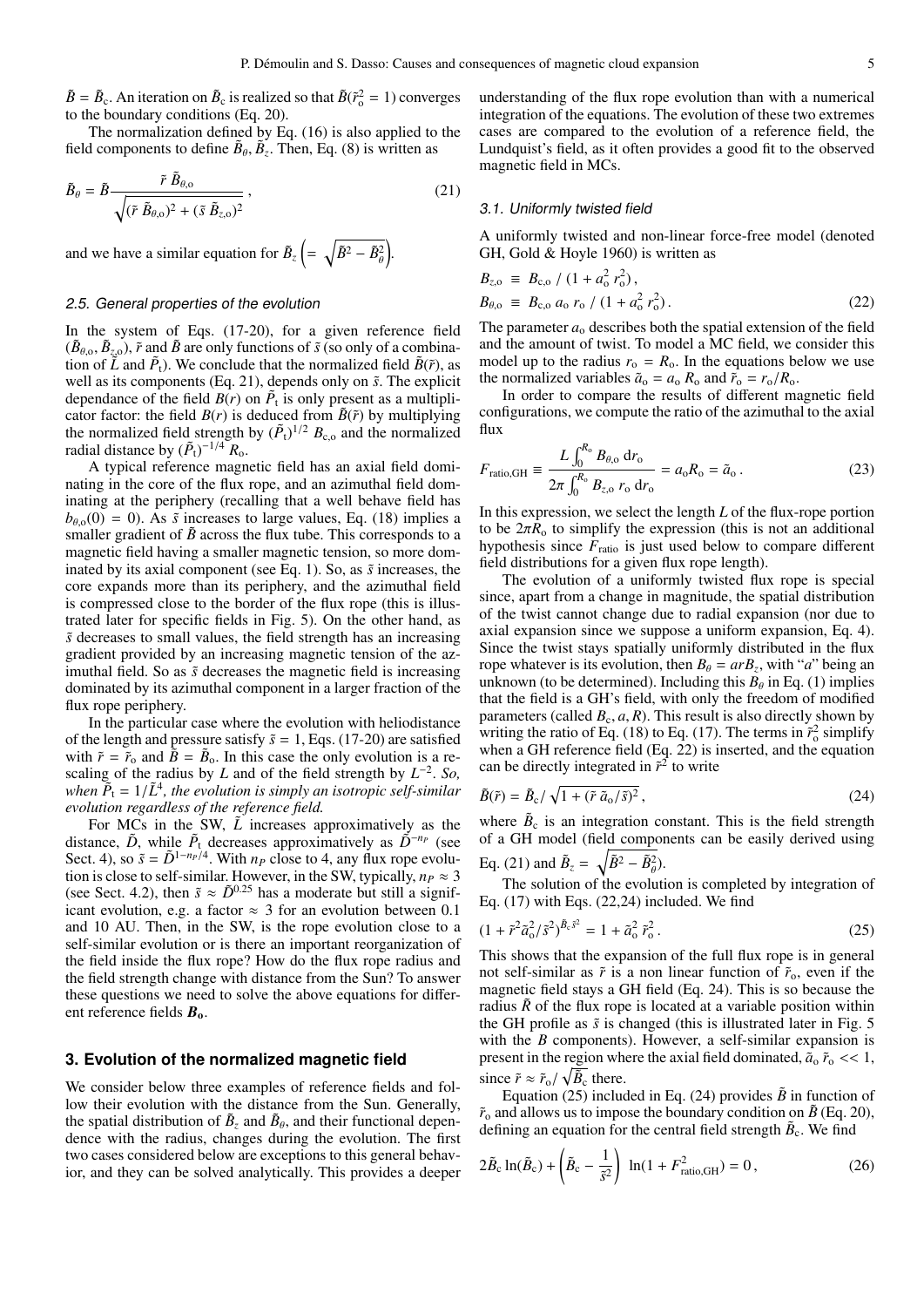

Fig. 2. Log-log plots of the normalized central magnetic field strength,  $\tilde{B}_{c}$ , and radius  $\tilde{R}$  defined by Eq. (16) in function of the size factor,  $\tilde{s}$  defined by Eq. (19).  $\tilde{B}_c$  is defined as the relative evolution of the central to the border field strength normalized to the reference field ( $\tilde{B}_c = \frac{B(0)}{B(R)} \frac{B_o(R_o)}{B_o(0)}$ ). Three cases suppose an ideal MHD evolution with reference fields (at  $\tilde{s} = 1$ ) being the Gold & Hoyle (GH, Eq. 22), the "split" (SP, Eq. 30), and the linear force-free field (LU, Eq. 35). The fourth case (ME, Eq. 45) always has the magnetic energy to keep the magnetic helicity preserved. The ratio of the azimuthal to the axial flux,  $F_{\text{ratio}}$  (computed with a length  $L_0 = 2\pi R_0$ ) is typically  $\approx 2$  in MCs (left panels), while  $F_{\text{ratio}} = 5$  illustrates a very twisted flux rope (right panels). (A color version is available in the electronic version).

where we replace  $\tilde{a}_0$  by  $F_{\text{ratio,GH}}$  (Eq. 23) for comparison with other fields. This is a key equation for the GH field evolution, since when  $\tilde{B}_c$  is known, the full magnetic field is known with Eq. (24). It is then worth analyzing the properties of Eq. (26).

The reference state has  $\tilde{s} = 1$ , then Eq. (26) is naturally satisfied with  $\tilde{B}_c = 1$  and  $\tilde{s} = 1$  for all  $F_{\text{ratio,GH}}$  values. Since  $\ln(1 + F_{\text{ratio,GH}}^2) > 0$ , Equation (26) implies

$$
\tilde{B}_{\rm c} > 1/\sqrt{1 + F_{\rm ratio,GH}^2} \equiv \underline{B}_{\rm GH} \,. \tag{27}
$$

Deriving Eq. (26) with respect to  $\tilde{s}$ , and with the above lower bound,  $\overline{B}_{\text{GH}}$ , one can demonstrate that  $\overline{B}_c$  is a decreasing function of ˜*s*. This means that the field strength of the core decreases more rapidly than at the flux rope border (where  $\tilde{B}$  is fixed due to the normalization selected in Eq. 16). We conclude, from flux conservation, that the flux rope core expands faster than its periphery as  $\tilde{s}$  increases. As  $\tilde{s}$  becomes much larger than unity,  $\tilde{B}_{c}$ tends toward  $\underline{B}_{GH}$ . This is the extreme limit where the core field has expanded so much that it fills most of the flux rope. This limit case has a nearly uniform  $\tilde{B}_z$  field component.

At the opposite limit, for decreasing  $\tilde{s}$  values  $\tilde{B}_c$  increases slightly less rapidly than  $\tilde{s}^{-2}$  (there is a correction depending on

 $- \ln \tilde{s}$ ). A simple approximation of  $\tilde{B}_c$ , with a relative error lower than 10%, for the ranges  $0.1 < F_{\text{ratio,GH}} < 10, 0.1 < \tilde{s} < 10$  is

$$
\tilde{B}_{\rm c} = \frac{(1 - \underline{B}_{\rm GH})}{\tilde{s}^{1.65}} + \underline{B}_{\rm GH} \,. \tag{28}
$$

Equations (27,28), as well as Fig. 2, show that  $\tilde{B}_c$  changes more with  $\tilde{s}$  as  $F_{\text{ratio,GH}}$  increases, so for flux ropes with larger twist. Indeed as  $F_{\text{ratio,GH}}$  increases, larger values of  $\tilde{s}$  are needed to approach the limit  $B<sub>GH</sub>$  by the same amount. This means that starting from a more twisted flux rope a longer evolution is needed so that the core field, mainly axial, expands to fill a given spatial fraction of the flux rope.

The normalized radius,  $\tilde{R}$ , of the flux rope is found by setting  $\tilde{r}_o = 1$  in Eq. (25), or equivalently by setting  $\tilde{B}$  in Eq. (24) to its boundary value (Eq. 20) and solving for  $\tilde{r} = \tilde{R}$ . The second way provides a more convenient equation for analysis,

$$
\tilde{R} = \frac{\tilde{s}}{\tilde{a}_o} \sqrt{(1 + \tilde{a}_o^2)\tilde{B}_c^2 - 1} \,. \tag{29}
$$

A similar analysis of the behavior of  $\tilde{R}$  can be made than for  $\tilde{B}_{c}$ above. However, below we limit the description of the results to the main points.  $\tilde{R}$  is also a decreasing function of  $\tilde{s}$  converging to a finite minimum value for large  $\tilde{s}$  values (Fig. 2). The amplitude of variations also increases with  $F_{\text{ratio,GH}}$ . So  $\tilde{R}$  has a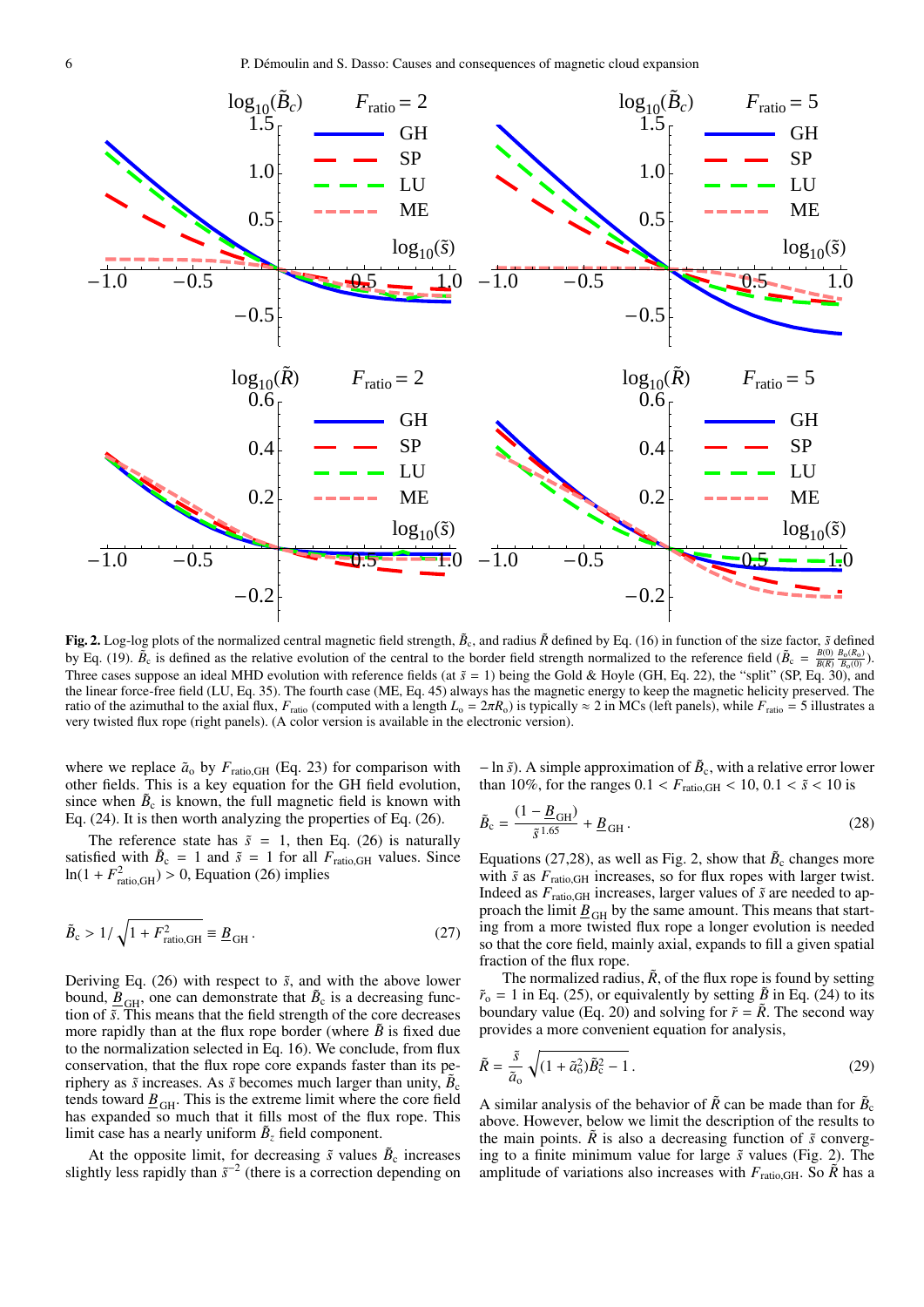similar behavior as  $\tilde{B}_c$ , with the main difference that the range of variation is much reduced (Fig. 2). This can also be seen in Eq. (29) where the factor  $\tilde{s}$  is moderating the contribution of  $\tilde{B}_{c}$ (approximated by Eq. 28).

## 3.2. "Split" field

We consider in this section the theoretical field where  $B_{z,o}$  and  $B_{\theta,0}$  are separated in two different regions:

$$
r_0 \le A_0 \t B_{z,0} \equiv B_{c,0} , \t B_{\theta,0} \equiv 0 ,
$$
  

$$
A_0 < r_0 \le R_0 \t B_{z,0} \equiv 0 , \t B_{\theta,0} \equiv B_{c,0} A_0 / r_0 .
$$
 (30)

We simply refer to this magnetic field as "SP" below. This field is an extreme case where each component fully dominates in one region of the flux rope (in general, equilibriums have a gradual transition between a  $B_z$  dominated core to a  $B_\theta$  dominated periphery). The magnitude of  $B_{\theta,0}$  for the limit  $r_0 \rightarrow A_{0,+}$  is selected to have an equilibrium (magnetic pressure balance with  $B_{z,0}$ ). Below we use the normalized parameter  $\tilde{A}_0 = A_0/R_0$ .<br>The ratio of the azimuthal to the axial flux defined

The ratio of the azimuthal to the axial flux, defined as in Eq. (23), for this field is

$$
F_{\text{ratio,SP}} = 2R_0/A_0 \ln(R_0/A_0) = -2\ln(\tilde{A}_0)/\tilde{A}_0.
$$
 (31)

Since the reference field (Eq. 30) has only one non-null component in each region, the evolved field keeps this property (due to flux conservation). It implies a uniform  $B_7$  for  $r \leq A$  and a 1/*r* dependence for  $B_\theta$  for  $r > A$ , so that Eq. (1) is satisfied. The integration of Eqs.  $(17,18)$ , with Eq.  $(30)$ , the continuity of  $\tilde{r}$  and  $\tilde{B}$  at  $\tilde{r} = \tilde{A}$  and the boundary condition of Eq. (20) provides the equation for  $\tilde{B}_c$  as

$$
\sqrt{\tilde{B}_{\rm c}}\ln(\tilde{B}_{\rm c}) - \left(\sqrt{\tilde{B}_{\rm c}} - \frac{1}{\tilde{s}}\right)\ln(\tilde{A}_{\rm o}) = 0. \tag{32}
$$

This equation has the same global structure than Eq. (26), then  $\tilde{B}_c$  has a similar behavior than for the GH field: it is a decreasing function of  $\tilde{s}$ , with  $\tilde{B}_c = 1$  when  $\tilde{s} = 1$ , and tends to a finite value (=  $\tilde{A}_0$ ) for large  $\tilde{s}$  values. An analytical approximation, with similar precision than for the GH field, is

$$
\tilde{B}_{\rm c} = \frac{1 - \tilde{A}_{\rm o}}{\tilde{s}^{1.1}} + \tilde{A}_{\rm o} \,. \tag{33}
$$

It implies that the dependence of  $\tilde{B}_c$  with  $\tilde{s}$  is weaker than for the GH field (Eq. 28, see also Fig. 2). The dependence of  $\tilde{A}_0$  with  $F_{\text{ratio,SP}}$  in Eq. (31) is also similar, while weaker, than for the GH field (Eq. 27).

The radial expansion of the field is found to be

$$
\tilde{r}_o \le \tilde{A}_o \qquad \tilde{r} = \tilde{r}_o / \sqrt{\tilde{B}_c} ,
$$
\n
$$
\tilde{A}_o < \tilde{r}_o \le 1 \qquad \tilde{r} = \sqrt{\tilde{B}_c} \tilde{r}_o^{1/(\tilde{s}\sqrt{\tilde{B}_c})} . \tag{34}
$$

implying a self-similar expansion of the core and a periphery strongly reduced in size as  $\tilde{s}$  increases. The flux rope radius is simply  $\tilde{R} = \sqrt{\tilde{B}_{c}}$ . This is a much simpler link to  $\tilde{B}_{c}$  than for the GH field (Eq. 29), while it has a similar dependence (Fig. 2).

## 3.3. Linear force-free field

*A*˜

As an example of the general evolution of a flux rope field obtained by solving numerically Eqs. (17,18,20) we select the linear force-free model (Lundquist 1950) since it has shown good fits to various MC observations:

$$
B_{z,0} \equiv B_{c,0} J_0(\alpha_0 r_0), B_{\theta,0} \equiv B_{c,0} J_1(\alpha_0 r_0),
$$
 (35)

where  $J_0$  and  $J_1$  are the ordinary Bessel functions of order 0 and 1, respectively. This magnetic field is simply noted LU. The ratio of the azimuthal to the axial flux, defined as in Eq. (23), is

$$
F_{\text{ratio},LU} = \frac{1 - J_0(\alpha_0 R_0)}{J_1(\alpha_0 R_0)}.
$$
 (36)

Fits of Eq. (35) to observed MCs typically implies  $\alpha_0 R_0 \approx$  $z_{J_0} \approx 2.4$ , where the  $z_{J_0}$  is the first zero of the Bessel function  $J_0$  so that the axial field is small at the MC border. It imtion  $J_0$ , so that the axial field is small at the MC border. It implies that the flux ratio, as defined above, is around  $\approx 2$  in observed MCs (more precisely  $F_{\text{ratio,LU}} = 1.93$  for  $\alpha_0 R_0 = z_{J_0}$ <br>and  $1.26 \le F_{\text{ratio,LU}} \le 3.2$  for  $0.8 z_{J_0} \le \alpha_0 R_0 \le 1.2 z_{J_0}$ ) Th served MCs (more precisely  $F_{\text{ratio,LU}} = 1.93$  for  $\alpha_0 R_0 = z_{J_0}$ , and  $1.26 < F_{\text{ratio,LU}} < 3.2$  for  $0.8 z_{J_0} < \alpha_0 R_0 < 1.2 z_{J_0}$ ). The evolution of  $\tilde{B}_0$  and  $\tilde{R}$  with  $\tilde{s}$  is shown in Fig. 2. evolution of  $\tilde{B}_c$  and  $\tilde{R}$  with  $\tilde{s}$  is shown in Fig. 2.

## 3.4. Comparison of the field evolutions

Below, we compare the evolution of the three fields defined in the above Sections. Guided by the results on MCs, we compare the fields for  $F_{\text{ratio}} = 2$  (Fig. 2, left panels). We also show the case  $F_{\text{ratio}} = 5$  to illustrate an extreme case of very twisted flux ropes (not observed). Such an extreme case is selected for viewing purpose since the effect of *F*ratio is weak. We do not plot cases with  $F_{\text{ratio}} < 2$  since they have an even lower dependence with  $\tilde{s}$ , and all the fields have closer values of  $\tilde{B}_c$  and  $\tilde{R}$  as  $F_{\text{ratio}}$ decreases.

As for the GH and SP fields (Eqs. 28,33),  $\tilde{B}_c$  tends towards a fixed value for large value of ˜*s* for the LU field (Fig. 2, top panels). This corresponds to the case where the core field has expanded to fill most of the flux rope, so the central field  $\tilde{B}_c$  is almost equal to the field strength at the boundary. For  $F_{\text{ratio}} = 2$ , this limit is nearly the same for the three reference fields. In view of the strong differences in their twist distribution, we conclude that it is a general property for all field distributions found in MCs. Differences between the reference fields are only found for larger values of  $F_{\text{ratio}}$ . For  $F_{\text{ratio}} = 5$ , the LU and SP results are still very close together (Fig. 2, right panels).

A relatively strong variation of  $\tilde{B}_c$  is present for small  $\tilde{s}$ values. This is because the region dominated by  $B_{\theta}$  gets increasingly more extended compared to the core as ˜*s* becomes small. This implies an increasingly stronger variation of the field strength across the flux rope, then a central field less affected by the boundary field value, and so a larger  $\tilde{B}_c$ . For  $F_{\text{ratio}} = 2$ , the GH and LU fields have very similar values of  $\tilde{B}_c$ , while the SP field has significant lower values (Fig. 2, top left panel).

The results for  $\tilde{R}$  are similar to the above results for  $\tilde{B}_c$ , with some minor differences that we do not describe (see Fig. 2, bottom panels). A main difference is the magnitude of the variations, with typically a factor 3 lower variation of  $\log_{10} R$  than of  $\log_{10} \tilde{B}_{c}$ .

While we consider three fields with very different twist profiles, the evolution of  $\tilde{B}_c$  and  $\tilde{R}$  are remarkably similar. This is obviously the case for a low ratio of the azimuthal to axial flux,  $F_{\text{ratio}}$ , since all the fields are dominated by their axial component and therefore these fields are similar. More interesting, this is approximately the case with  $F_{\text{ratio}} \approx 2$ , a case typical of the values found in MCs. Even for the case of flux ropes much more twisted than MCs, the evolution of  $\tilde{B}_c$  and  $\tilde{R}$  are similar despite the very important differences in the field profiles (see Sect. 4.3 and Fig. 5).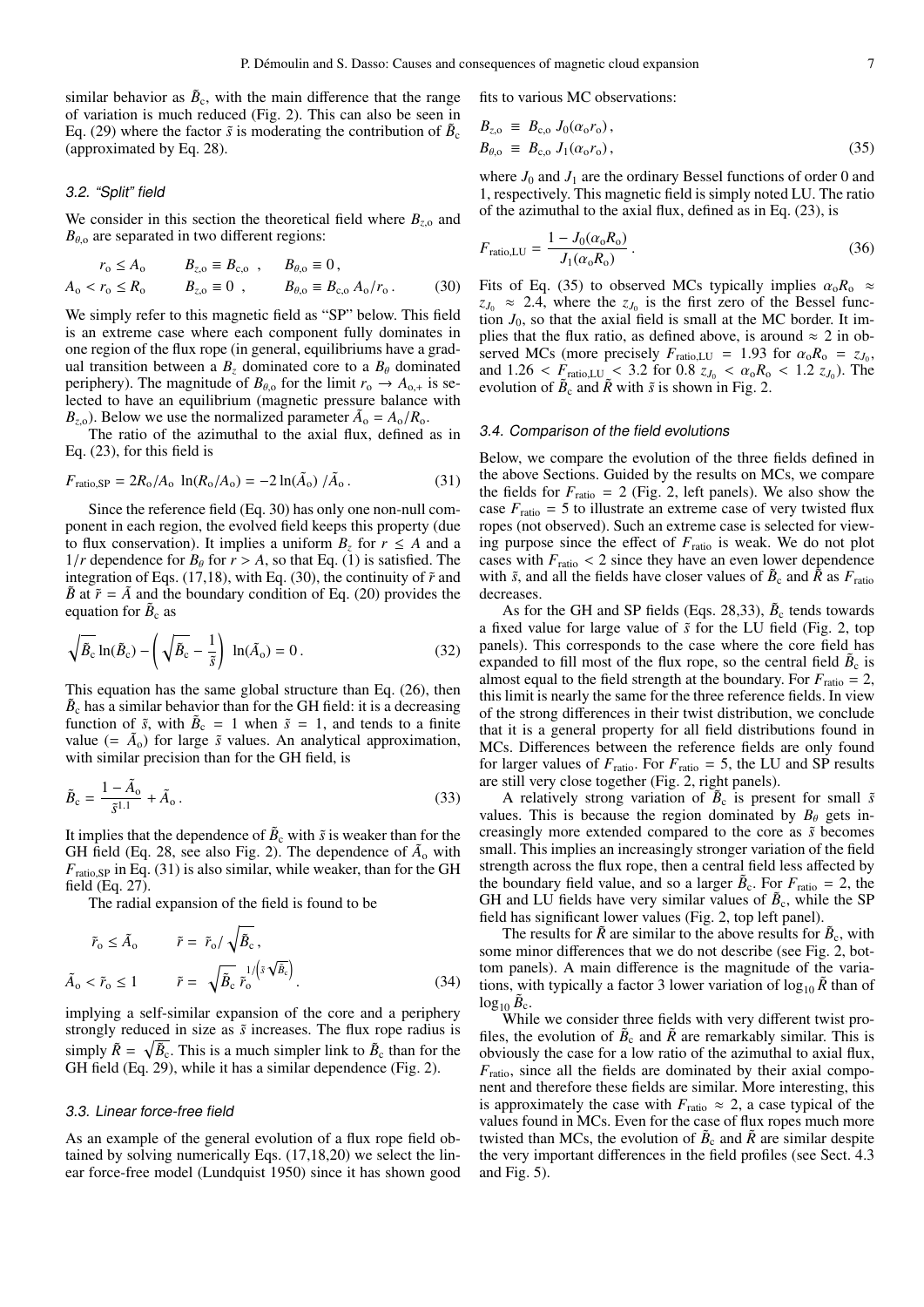We conclude that the evolution of  $\tilde{B}_c$  and  $\tilde{R}$  is weakly affected by the type of field profile. Moreover, the amplitude of the variation of  $\tilde{B}_c$  and  $\tilde{R}$  versus  $\tilde{s}$  remains moderate, especially for  $F_{\text{ratio}} \leq 2$ . We compare this moderate evolution to the much stronger effect of  $\tilde{P}_t$  in the field evolution in the next section.

#### **4. Evolution of flux ropes in the solar wind**

#### 4.1. Flux rope length

The presence of counter-streaming suprathermal electrons in the SW is one of the primary signatures used to identify ICMEs (e.g., Gosling et al. 1987). It is also generally taken as an evidence that the corresponding field line is still rooted at both ends to the Sun since the solar corona is a reservoir of fast electrons (see e.g., Crooker & Horbury 2006; Wimmer-Schweingruber et al. 2006, for a review as well as possible caveats). Shodhan et al. (2000) found that periods of counter-streaming electrons are randomly distributed in 48 MCs observed near 1 AU, with a mean frequency of 59% of the MC duration. A very similar fraction, 55%, is found for 31 MCs observed at 5 AU indicating that a large fraction of a typical MC is still linked to the Sun (Crooker et al. 2004).

When the flux rope is attached to the Sun, the flux rope length, *L*, is mostly proportional to the distance, *D*, to the Sun (with only a weak correction depending on the evolution of the shape of the flux rope axis). When the flux rope becomes detached from the Sun, by reconnecting with the SW magnetic field, the evolution of *L* is more involved since torsional Alfven waves are launched in the SW field. Here we simply suppose that the axial flux rope expansion evolves proportionally to its distance to the Sun. With the normalization to the reference field (Table 1) the coefficient of proportionality simplifies and the normalized length is simply

$$
\tilde{L} = \tilde{D} \,. \tag{37}
$$

The implications of this assumption are relatively weak since  $\tilde{L}$ enters in Eqs.  $(14,15)$  only with the size factor  $\tilde{s}$  (Eq. 19), while the evolution of  $P_t$  is dominant in the evolution of the magnetic field (see below).

#### 4.2. Solar wind total pressure

The total pressure in the SW,  $P_t$ , has two main components: the plasma and the magnetic pressure.

Since the solar wind speed is radial and almost independent of solar distance, *D*, various investigations found a plasma density decreasing as  $D^{-2}$  (e.g., Issautier et al. 1998; Gazis et al. 2006), in agreement with mass conservation. A wider variety of results are found for the electron temperature. The data are classically fit with a power-law  $T \propto D^{-n_T}$ .  $n_T$  is found to be typically in the range [0.3, 1] (see Fig. 1 in Issautier et al. 1999). Recent estimations of  $n_T$  are typically around 0.7, e.g.  $n_T = 0.64 \pm 0.03$ (Issautier et al. 1998) and  $n_T = 0.78 \pm 0.03$  (Gazis et al. 2006). The estimated values of  $n<sub>T</sub>$  are a function of the type of SW considered (slow/fast), of the removal or not of the ICMEs from the processed data, and of the range of distance considered.  $n_T$ is typically observed to be lower in the fast SW and at larger *D* values, a tendency well reproduced by a kinetic collision-less SW model (Meyer-Vernet & Issautier 1998).

The mean SW magnetic field is well described by the Parker model (Parker 1958) in most of the interplanetary space between 0.3 to 5 AU (Forsyth et al. 1996, and references therein). Most of the observed deviations occur at high latitude where the Ulysses



Fig. 3. Log-log plots showing the evolution of the SW total pressure (Eq. 39) normalized at 1 AU, and a power-law approximation (Eq. 40 with  $n_p = 2.8$ ) as a function of the solar distance *D* (in AU).  $\beta_0$  is the plasma  $\beta$  in the SW at 1 AU, and  $n<sub>T</sub>$  define the SW temperature dependence with *D* (*T*  $\propto$  *D*<sup> $-n_T$ </sup>). In both panels  $\tilde{V} = 1$ , a typical value for the slow SW at 1 AU and low latitude (A color version is available in the electronic version).

spacecraft found a slightly under wound magnetic field by  $\approx 10 20^0$ , see Zurbuchen (2007) for a review. Then the SW magnetic field strength is approximately

$$
B = B_{r,0} \sqrt{\tilde{D}^{-4} + (\tilde{V} \tilde{D})^{-2}},
$$
\n(38)

where  $B_{r,0}$  is the radial field value at 1 AU,  $\tilde{D} = D/D_0$  is the distance normalized at  $D_0 = 1$  AU, and  $\tilde{V} = V_{SW}/(\Omega D_0 \cos \theta)$ with  $\theta$  the latitude and  $\Omega$  the angular velocity of the Sun ( $\Omega \approx$  $2.8 \times 10^{-6}$  s<sup>-1</sup>). At 1 AU in the ecliptic plane,  $\tilde{V} \approx 1$ , since typically  $V_{\text{sw}} \approx 400 \text{ km s}^{-1}$ typically  $V_{SW} \approx 400$  km s<sup>-1</sup>.

Following the above results, the total SW pressure is written in the undimensional form

$$
P_{\rm t} = \frac{P_{\rm t,o}}{1 + \beta_{\rm o}} \left( \frac{\tilde{D}^{-4} + (\tilde{V} \tilde{D})^{-2}}{1 + \tilde{V}^{-2}} + \beta_{\rm o} \tilde{D}^{-2-n_{\rm T}} \right),\tag{39}
$$

where  $P_{t,o}$  and  $\beta_o$  are the total SW pressure and the plasma  $\beta$  at  $D_0 = 1$  AU.

Equation (39) provides the boundary condition,  $P_t$ , for the flux rope expansion (Eq. 6). In the above model,  $P_t(D)$  is a key function for the evolution of both the magnetic field strength, *B*, and the flux rope radius, *R*, (Eqs. 7,16). In Sect. 4.4, we compare the results of the model to studies of MCs/ICMEs that derived the evolution of both *B* and *R* with *D* from statistical analysis of a wide set of events observed at different *D*. All these studies fit the observed results with power law of *D*. Then, below we consider an approximation of Eq. (39) with a power law

$$
P_{t,a} = P_{t,0} \tilde{D}^{-n_p} \,. \tag{40}
$$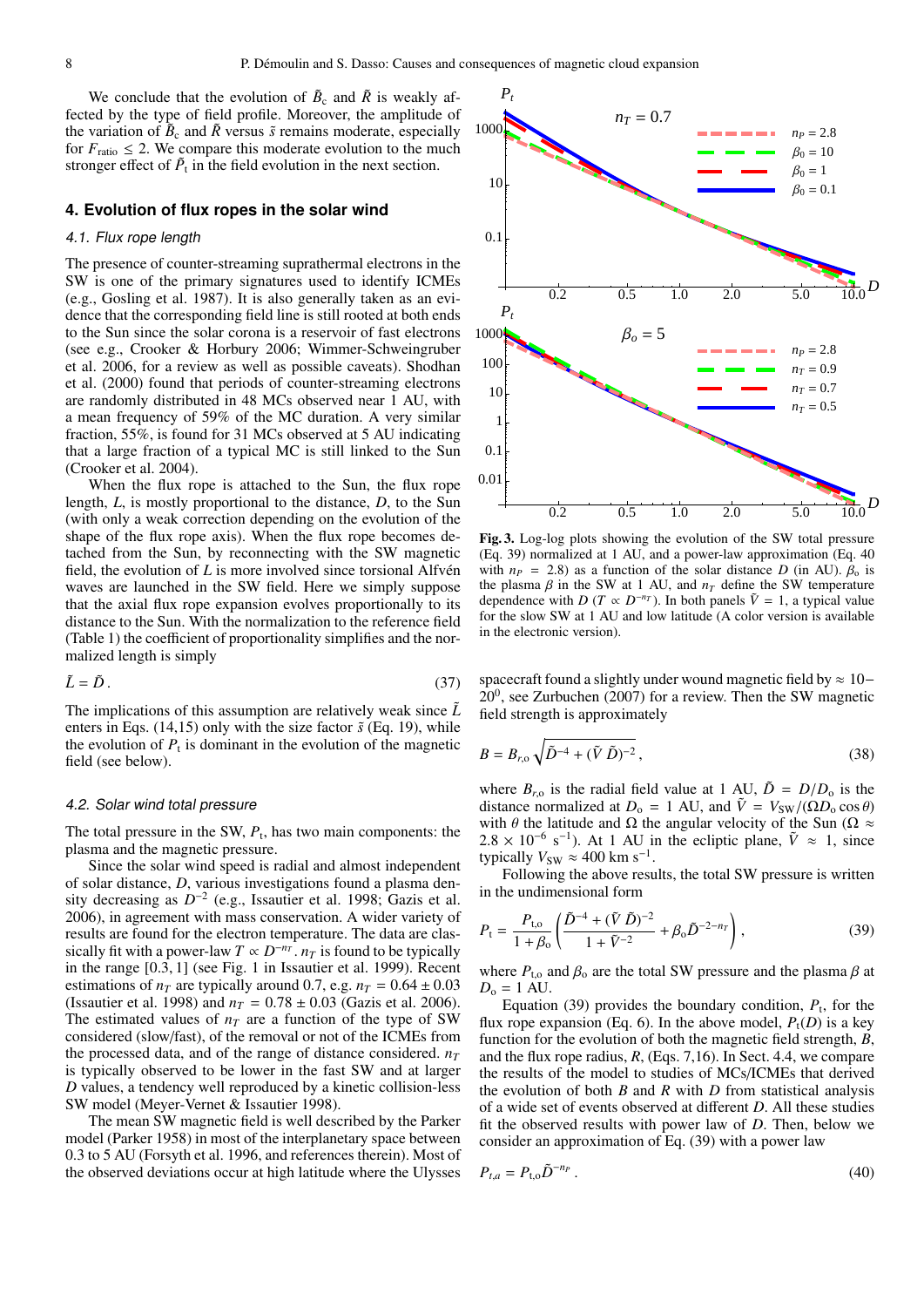With this approach, we can also compare the above models to observations of expansion velocity measured at 1 AU (Sect. 4.5) if we derive the exponent  $n_P$  at 1 AU.

The logarithmic derivative d ln  $P_t$ /d ln *D*, called *n*, defines the local decrease of  $P_t$  (i.e. a local approximation of  $P_t$  is  $P_{t,a}$ <br>with  $p_t = n$ ). For  $\tilde{D} \ll 1$ ,  $p \approx 4$  since the radial component of with  $n_p = n$ ). For  $\tilde{D} \ll 1$ ,  $n \approx 4$  since the radial component of the SW magnetic field provides the dominant pressure close to the Sun. At the opposite extreme, for  $\tilde{D} \gg 1$ ,  $n \approx 2$ . In between these two extremes, *n* varies between  $\approx 3.5$  to 2.5 for *D* varying from 0.3 to 3 AU.

At 1 AU, the radial and azimuthal magnetic field components are comparable in the slow SW present at low latitude ( $\tilde{V} \approx 1$ ). Then, the magnetic pressure alone implies  $n \approx 3$  at 1 AU. The plasma pressure alone implies  $n \approx 2 + n_T \approx 2.7$  with the recent results summarized above. Then, around 1 AU the value of *n* is weakly dependent on the plasma  $\beta$  since the magnetic and plasma pressure provides similar *n* values. With  $\tilde{V} \approx 1$ , we get  $n = 2.8 \pm 0.2$  for  $\beta_0$  in the range [0.3, 3]. Figure 3 shows that  $P_{t,a}$ (Eq. 40), with  $n_p = 2.8$  is a good approximation of  $P_t$  (Eq. 39) within a relatively wide range of solar distances in the slow SW. Finally, this value of *n* is only increased to  $3.2 \pm 0.4$  for a fast SW ( $\approx$  800 km s<sup>-1</sup>) and at high latitude ( $\approx$  60<sup>0</sup>), so for  $\tilde{V} \approx 4$ , since the radial component of the magnetic field is then more dominant at 1 AU.

#### 4.3. Expected evolution of flux ropes

With Eqs. (37,40), Eq. (19) is rewritten as

$$
\tilde{s} = \tilde{D}^{1 - n_P/4} \,. \tag{41}
$$

With  $n_P = 2.8$ ,  $\tilde{s} = \tilde{D}^{0.3}$ , so  $\tilde{s}$  has a moderate variation with  $\tilde{D}$ .<br>For example, for  $D_s = 1$  AU and *D* ranging from 0.1 to 10 AU For example, for  $D_0 = 1$  AU and *D* ranging from 0.1 to 10 AU,  $\log_{10} \tilde{s}$  is in the interval  $[-0.3, 0.3]$ . It corresponds to a narrow log<sub>10</sub>  $\tilde{s}$  is in the interval [−0.3, 0.3]. It corresponds to a narrow central portion of Fig. 2, so to very moderate variations of both  $\tilde{R}$  and  $\tilde{B}_c$  ( $\approx \tilde{D}^{-0.07}$  and  $\approx \tilde{D}^{-0.2}$ , respectively, in the vicinity of  $\tilde{D} = 1$ ). This contrasts with the major contribution of SW total pressure  $(\tilde{P}_t)$  in *R* and  $B_c$  in Eq. (16), as  $\tilde{D}^{0.7}$  and  $\tilde{D}^{-1.4}$ , respectively.

More generally, with Eq. (40), Eq. (16) implies

$$
R = R_0 (\tilde{D})^{n_p/4} \tilde{R}(n_p, \tilde{D}),
$$
  
\n
$$
B_c = B_{c,0} (\tilde{D})^{-n_p/2} \tilde{B}_c(n_p, \tilde{D}).
$$
\n(42)

Figure 4 shows typical cases of observed MCs with  $F_{\text{ratio}} =$ 2. All the three models considered above have a central field strength decreasing only slightly faster with solar distance than the  $D^{-n_P/2}$  scaling law. The radius of the flux rope increases with *D* slightly less than  $D^{n_p/4}$  since the correction to the scaling law is even smaller than for  $B_c$ . The slope difference becomes slightly more important as the flux rope becomes more twisted (larger  $F_{\text{ratio}}$ , for example  $F_{\text{ratio}} = 5$  in the right panels of Fig. 4).

The magnetic profile evolves with solar distance according to the results of Sect. 3. The core region expands more with increasing *D* than the periphery (panels of  $B_z$  and  $B_\theta$  in Fig. 5 and panels of  $r(r_0)$  in Fig. 6). This is because the SW total pressure does not decrease fast enough (less than  $D^{-4}$ ) to allow a true self-similar expansion of the flux rope. Indeed, the peripheral region is dominated by the azimuthal component. Its magnitude is mainly fixed by the total pressure  $P_t$  present in the surrounding SW. The extension in length,  $L \propto D$ , and the flux conservation restrict the radial expansion. As *D* increases, the field strength profile becomes flatter with the azimuthal component getting weaker than the axial component in most of the flux rope.

Table 2. Summary of results on MCs and ICMEs.

| quantity <sup>a</sup> | Object      | $D$ rangeb | c.<br>$\mathbf c$ | e                | Ref. <sup>d</sup>        |
|-----------------------|-------------|------------|-------------------|------------------|--------------------------|
| d                     | model       | 0.3, 2     |                   |                  |                          |
| d                     | model       | 0.3, 5     |                   | 0.88             |                          |
| d                     | model       | 2, 5       |                   | 0.71             | 1                        |
| $\overline{d}$        | model       |            |                   | 1                | 2                        |
| d                     | МC          | 0.3, 4.    | 0.3               | 0.97             | $\boldsymbol{2}$         |
| S                     | МC          | 0.3, 4.2   | $0.24 \pm 0.01$   | $0.78 \pm 0.10$  | $\overline{\mathbf{3}}$  |
| d                     | МC          | 0.3, 1     | $0.23 \pm 0.05$   | $1.14 \pm 0.44$  | $\overline{4}$           |
| $\boldsymbol{d}$      | МC          | 0.3, 7     | $0.20 \pm 0.02$   | $0.61 \pm 0.09$  | $\overline{\mathcal{L}}$ |
| S                     | <b>ICME</b> | 0.3, 5.4   | $0.25 \pm 0.01$   | $0.92 \pm 0.07$  | 5                        |
| S                     | <b>ICME</b> | 0.3, 5.4   | 0.19              | 0.61             | 6                        |
| d                     | model       | 0.3, 3     | 0.2               | $0.64 \pm 0.05$  | 7                        |
| $B_{c}$               | model       |            |                   | $-2$             | 2                        |
| $B_{c}$               | МC          | 0.3, 4.    | 18                | $-1.8$           | $\mathbf{2}$             |
| $B_{c}$               | МC          | 0.3, 1     | $18 \pm 4$        | $-1.64 \pm 0.40$ | $\overline{\mathcal{L}}$ |
| $B_{c}$               | МC          | 0.3, 7     | $19 \pm 1$        | $-1.30 \pm 0.09$ | $\overline{\mathcal{L}}$ |
| $\bar{B}$             | <b>ICME</b> | 0.3, 5.4   | $7 \pm 0.4$       | $-1.40 \pm 0.08$ | 5                        |
| $\bar{B}$             | <b>ICME</b> | 0.3, 5.4   | 8.3               | $-1.52$          | 6                        |
| $B_c$                 | model       | 0.3, 3     | 20                | $-1.60 \pm 0.10$ | 7                        |
|                       |             |            |                   |                  |                          |

The physical quantities studied are: the diameter of the flux rope *d*, the size, *S* (estimated along the spacecraft trajectory), the central field strength  $B_c$  (estimated from a fitted magnetic model to the data for MCs), and the average field strength,  $\bar{B}$ , along the spacecraft trajectory.

- $\overrightarrow{b}$  The range of solar distance, *D*, is in AU.
- <sup>c</sup> The data are fitted with a power law  $c(D/D_0)^e$  with  $D_0 = 1 \text{ AU}$ <br>*c* is in AU for the diameter/size and in nT for the magnetic field *c* is in AU for the diameter/size and in nT for the magnetic field strength. *e* is dimensionless.
- <sup>d</sup> The results are from: 1: Chen (1996), 2: Kumar & Rust (1996), 3: Bothmer & Schwenn (1998), 4: Leitner et al. (2007), 5: Liu et al. (2006), 6: Wang et al. (2005), 7: present work. The comparison of consecutive lines with the same reference indicate the variation of the results  $(c, e)$  with the range of *D* selected or the difference between a model and observations.

## 4.4. Comparison to previous studies

We compare below our results with previous studies of MCs and ICMEs.

Chen (1989) developed a toroidal model of a flux rope ejected from the Sun. The governing equations for the flux rope center and radius are deduced from MHD equations by approximately averaging the magnetic and plasma force over the flux rope cross section. Then, the deduced ordinary differential equations are solved starting from an initial unstable equilibrium in the corona. Chen (1996) extended the model to study the flux rope evolution in the interplanetary space using a SW model similar to the one described in Sect. 4.2. The initially stable flux rope in the corona is forced to erupt by imposing a strong increase of the azimuthal flux. However, while important for the physics of CMEs, the precise mechanism leading to the ejection should have a weak effect on the propagation of the interplanetary flux rope (for the same flux rope having the same global velocity).

The flux rope model of Chen (1996) keeps the inertial term and the plasma pressure in the internal dynamics while it only includes an approximate description of the magnetic forces. The model finally uses a spatial average of the force balance across the flux tube. Rather, we suppose that a force-free equilibrium is achieved at all times, and we analyze the internal force balance with several spatial profiles of the magnetic field. Despite these differences, the diameter of the flux rope has a similar dependence on the solar distance *D* (Table 2). This is so because the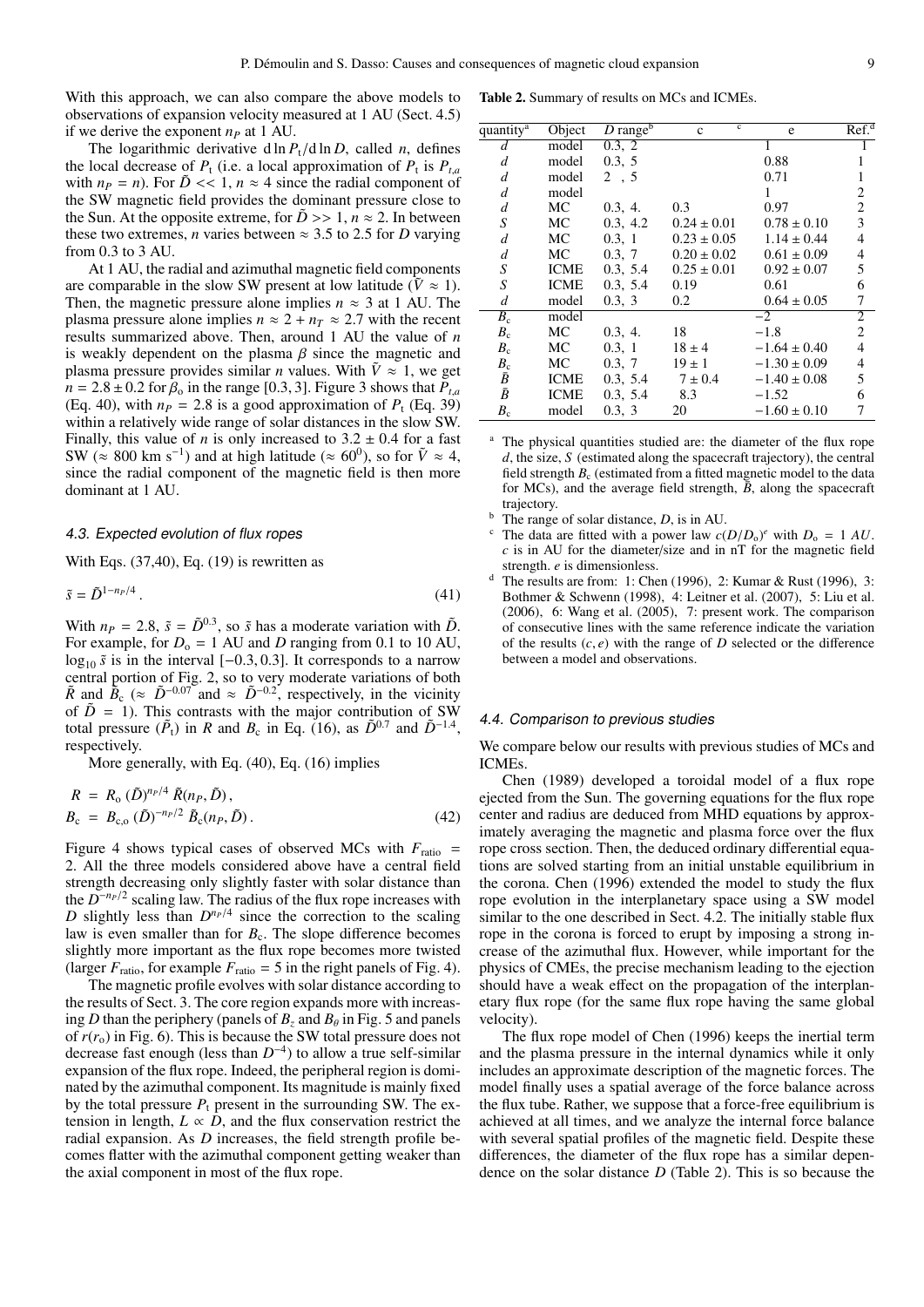

Fig. 4. Log-log plots of the central magnetic field strength, *B*<sup>c</sup> , and radius, *R*, as a function of the distance from the Sun, *D*. We set the typical values  $B_c = 20$  nT and  $R = 0.1$  AU at  $D = 1$  AU, and  $n_P = 2.8$  (Eq. 40, Fig. 3). Three cases, the Gold and Hoyle (GH, Eq. 22), "split" (SP, Eq. 30), and linear force-free field (LU, Eq. 35), suppose an ideal-MHD evolution with reference fields defined at  $D = D_0$ . The fourth case (ME) always has the minimum magnetic energy keeping the magnetic helicity preserved. The straight lines labeled "scaling" have the slopes <sup>−</sup>*n<sup>P</sup>*/4 and *<sup>n</sup><sup>P</sup>*/<sup>2</sup> for  $B_c$  and *R*, respectively (Eq. 42). The ratio of the azimuthal to the axial flux,  $F_{\text{ratio}}$ , is computed with a length  $L_o = 2\pi R_o$  (A color version is available in the electronic version).

inertial term, the plasma pressure and the magnetic profile have only a weak effect on the diameter evolution. Most of the evolution is imposed by the dependence of  $P_t(D)$  in the surrounding SW.

Kumar & Rust (1996) developed a flux rope model based on the conservation of axial magnetic flux and magnetic helicity, supposing that the flux rope field stays linear force-free (see Sect. 5). They also analyzed a set of MCs previously fit to a LU field (see Sect. 3.3) by various authors.

Bothmer & Schwenn (1998) analyzed a set of  $\approx$  50 MCs. The size *S* is defined by the product of the MC duration and the mean measured velocity (so they determine the apparent size of the MC along the spacecraft trajectory). Leitner et al. (2007) extended the analysis to 130 MCs, and they fit the magnetic field observations with the LU field (see Sect. 3.3), then they found the impact parameter and the orientation of the MC axis to estimate the diameter, *d*, of the MCs.

In all these studies, the evolution of the MC radius (or size) is described by a power law,  $\propto D^e$ , in some range of distance, *D*, to the Sun. The above studies and ours agree on a larger exponent *e* in the internal heliosphere than outward. Indeed, the general tendency is  $e \approx 1$  for  $D < 1$ AU, so that the expansion is close to self-similar, while  $e \approx 0.7$  for  $D > 1$ AU (Table 2). Around 1 AU, we find a power law exponent closer to the one of Leitner et al. when the full range of *D* is considered ([0.3,7] AU).

We also compare our results with ICME studies (containing a subset of MCs). Liu et al. (2005) did a statistical study of about 220 ICMEs observed *in situ* from 0.3 to 5.4 AU. They combined two criteria to localize ICMEs: an enhanced alpha-toproton density ratio (greater than 0.08) and a low proton temperature (lower than half the value expected in the solar wind with the same speed). Wang et al. (2005) did a similar analysis on a wider set of 600 possible ICMEs defined only by using the low temperature criteria. The size *S* is defined as for Bothmer & Schwenn (1998). These two similar studies have surprisingly different exponents for the power law fits (Table 2). Our result best agree with Wang et al. (2005), who found the same exponent as Leitner et al. (2007).

The same comparison is done for the magnetic field strength (with the exception of Chen (1996) who did not wrote this result). Our exponent is closer to the results of Leitner et al. (2007) within the inner heliosphere (while for the diameter, the agreement is best for the full range of *D*, Table 2). Our results are also compatible with both ICME studies within the uncertainties of the exponents (however, we do not compute a mean field, as for ICME studies).

We conclude that, taking into account the uncertainties, the field strength versus the distance predicted by our model is in good agreement with the observations. We also find that the relation for the flux rope diameter, and for the field strength, versus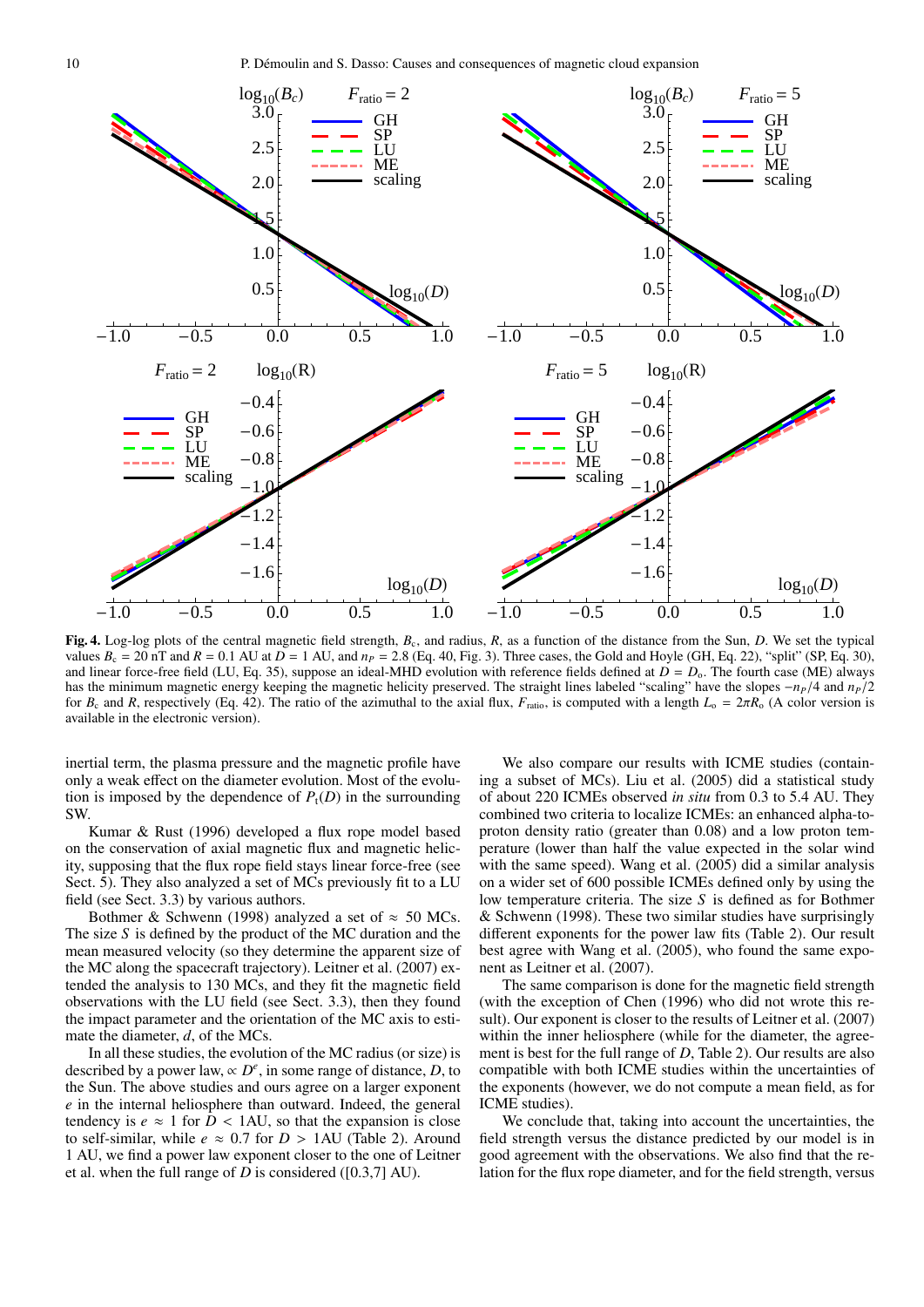

Fig. 5. Evolution of the field strength, *B*, the axial,  $B_z$ , and azimuthal,  $B_\theta$ , field components with the distance *D* (D=(0.1, 1, 10) AU in the top, middle, bottom panels, recreatively). The reference field is taken middle, bottom panels, respectively). The reference field is taken at  $D = 1 AU$  with the typical value  $B_c = 20 nT$  and  $R = 0.1 AU$ . The same four cases as in Fig. 4 with  $F_{\text{ratio}} = 2$  are shown (A color version is available in the electronic version).



Fig. 6. Evolution of a flux rope for the three ideal-MHD cases shown in Fig.  $5 (D=(0.1, 1, 10)$  AU in the top, middle, bottom panels, respectively). *r* is the radial coordinate of the flux rope, with  $r_0$  being its value in the reference field taken at  $D_0 = 1$  AU (with the flux rope radius  $R_0 = 0.1$  AU). *v* is the radial plasma velocity. *vD*/(*rV*<sub>*c*</sub>) is the normalized expansion velocity (Sect. 4.5). We set  $F_{\text{ratio}} = 2$ ,  $n_P = 2.8$ , and  $V_c = 600 \text{ km}^{-1}$  ( $V_c$  is the flux rone away from the Sun). The horizontal line in the global velocity of the flux rope away from the Sun). The horizontal line in the right panels has an ordinate of  $n_P/4$  (A color version is available in the electronic version).

solar distance is not strictly a power-law (Fig. 4). This could be the main reason for the different results reported in Table 2 since the computed exponents dependent on the distribution of the analyzed events with solar distance in the different data sets.

#### 4.5. Expansion velocity

Since the time evolution of the flux rope is ideal we compute the plasma velocity by deriving  $r(r_0)$  with time, keeping  $r_0$  fixed (so following the same blob of plasma). With Eqs. (16,40) we find

$$
v = \frac{dr}{dt}\bigg|_{r_0} = \left[\frac{d\ln \tilde{r}(r_0, D)}{d\ln D}\bigg|_{r_0} + \frac{n_P}{4}\right] \frac{V_c r}{D},\tag{43}
$$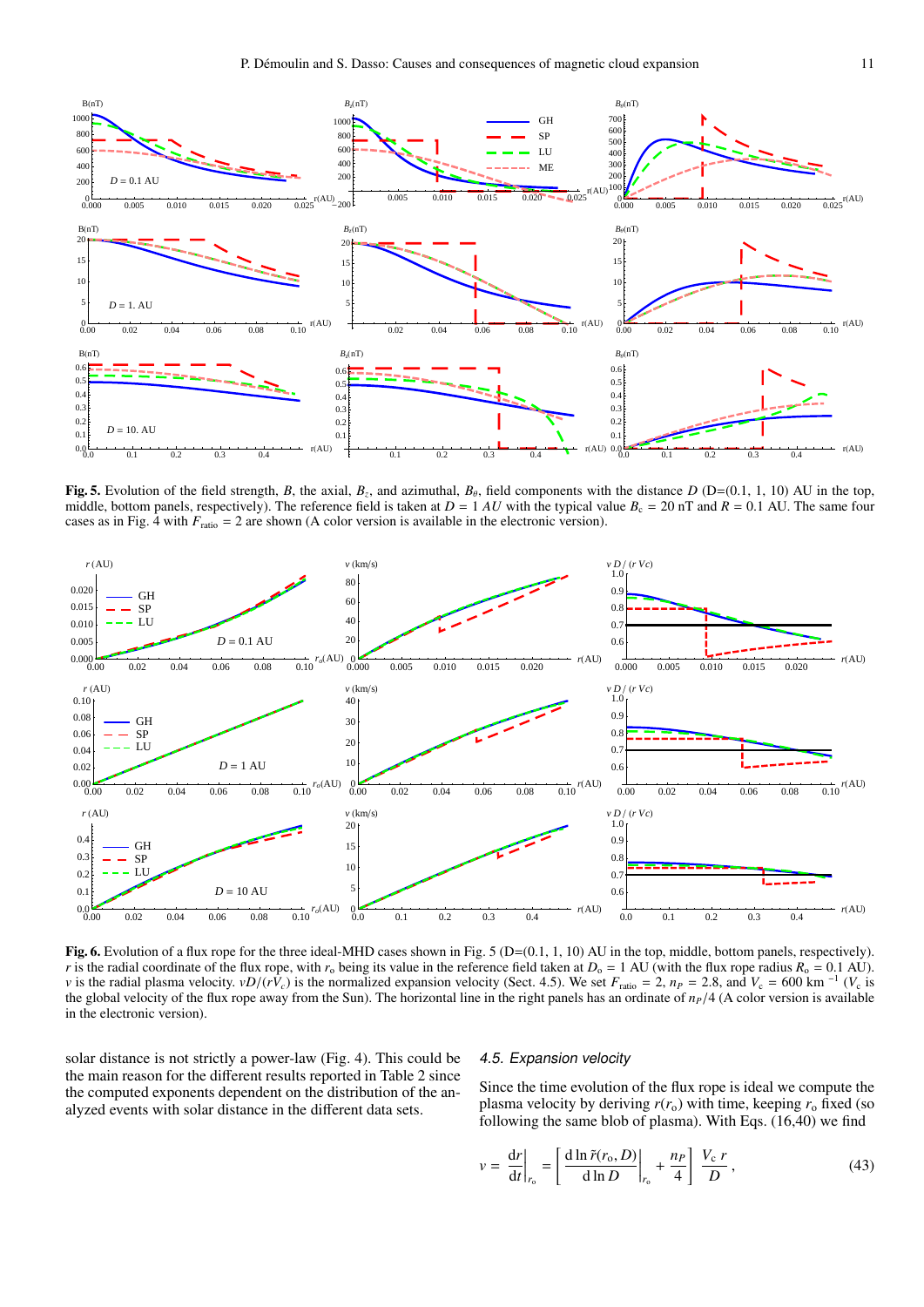where  $V_c = dD/dt$  is the velocity of the flux rope center.

From the results of Sect. 3 and with  $\tilde{s}$  written as a function of *D* (Eq. 41), we find that d ln  $\tilde{r}/d \ln D$  is small compare to  $n_P/4$ , so that the velocity inside the flux rope is approximately proportional to *r* (Fig. 6). A small correction to this is due to a weaker expansion of the flux-rope periphery (Sect. 4.3). This implies a smaller velocity there (than if the whole flux rope had a selfsimilar expansion).

The velocity profile becomes a linear function of *r* with increasing *D* since the dominated axial field region extends to a larger fraction of the flux rope (Fig. 5). Moreover, the expansion speed decreases with distance because *r* increases less rapidly than *D*. The expansion speed decreases by about a factor of two with a factor of ten increase in distance. Another effect to take into account for a wide range of *D* is the decrease of *n<sup>P</sup>* with *D* when the full  $P_t(D)$  is used (Eq. 39), but here this weaker effect is not taken into account since we use Eq. (40) with  $n_P = 2.8$ . This effect is at most a factor of 2 from  $D \ll 1$  AU to  $D \gg 1$  AU) since  $n = d \ln P_t/d \ln D$  evolves at most from 4 close to the Sun to 2 at very large distances (Sect. 4.2).

Next, it is remarkable that "GH" and "LU" fields have such similar velocities. Only the "SP" field, with its separation of field components into distinct regions, has a slightly different profile. We conclude that the velocity profiles measured in MCs are expected to be almost independent of the magnetic profile observed.

The magnitude of the expansion is directly proportional to the global velocity of the MC  $(V_c)$ , so that the results of Fig. 6 are scaled by  $V_c$  (Eq. 43). In fact  $V_c$  has an even stronger effect on the observed velocity profiles since they are function of time, *t*, not of *r*, as follows. Let us just consider here the simplest case where the spacecraft crosses the center of the flux rope nose moving at a constant velocity  $V_c$ , then the position observed by the spacecraft is  $r = V_c(t-t_c)$  with  $t_c$  being the time when the spacecraft crosses the flux rope center. Then, Eq. (43) rewritten in function of the observed time (*t*) is

$$
v(t) = \left[ \frac{\mathrm{d} \ln \tilde{r}(r_0, D)}{\mathrm{d} \ln D} \bigg|_{r_0} + \frac{n_P}{4} \right] \frac{V_c^2 (t - t_c)}{D} . \tag{44}
$$

This implies that the magnitude of the observed expansion velocity scales as  $V_c^2$ . This effect needs to be taken into account when comparing the difference between the front and back boundary velocities of various MCs. Fast and/or big MCs have faster apparent expansion velocity due to this effect. For example this is the case of the "monster" MC observed on 29 Oct. 2003 (Mandrini et al. 2007). While the observed expansion speed is as large as 200 km s<sup>-1</sup>, they found that this MC has the typical expansion rate obtained for more classical MCs when the normalized expansion rate is considered (i.e. a similar slope of  $v(t)DV_c^{-2}$ ).

The generalization of the above results to all possible types of spacecraft/MC crossing can be derived following the same logic than as Démoulin et al. (2008). They consider self-similar expansion of a magnetic configurations with possible different expansion coefficients, *<sup>l</sup>*, *<sup>m</sup>*, *<sup>n</sup>* in three orthogonal directions (*i.e.*, along the axial direction  $z(t) = z_0(D(t)/D_0)^n$ , and similar expressions in the *x* v directions). Otherwise any orientation of the pressions in the *<sup>x</sup>*, *<sup>y</sup>* directions). Otherwise any orientation of the flux rope, any impact parameter and any radial motion of the flux rope away from the Sun can be selected. Redoing the analysis with the above flux ropes, we get the same equations for the velocity components at the spacecraft location, except that  $n = 1$ (from Eq. 37) and  $l = m = vD/(rV_c) = d \ln \tilde{r} / d \ln D|_{r_o} + n_P/4$ . Then *l, m* are no longer constant across the flux rope. Still,  $n_P/4$  is the dominant term and only weak variations are present (Fig. 6, right panels). As expected from Figs. 2,4, the core expands slightly more rapidly than the periphery of the flux rope.

Finally, the above theoretical results on the expansion rate are compared to the expansion rate found in 26 typical MCs observed at 1 AU (Démoulin et al. 2008). They fit the observed main velocity component (anti-solar direction) with a linear function of time. The observed slope, d*Vx*,*GS E*/d*t*, normalized by  $V_c^2/D$  provides an estimation, called  $\zeta$ , of the exponent *l* since the MCs are observed close to their noses. They found *l*, since the MCs are observed close to their noses. They found  $\zeta = 0.8 \pm 0.2$ . This is indeed in close agreement with our theoretical expectations since we find  $l = vD/(rV_c) = 0.75 \pm 0.1$  across all the theoretical flux ropes at 1 AU (Fig. 6, recalling that the "SP" case is far from observed MCs). We conclude that the expansion of MCs is dominantly controlled by the decrease of the total SW pressure with solar distance.

# **5. Evolution of flux ropes with energy minimization**

In previous sections we have studied the evolution of flux ropes supposing an ideal MHD evolution, so preserving both the elementary axial and azimuthal magnetic fluxes. Here we investigate another extreme limit where the flux rope evolves with all the necessary reconnections to minimize its magnetic energy, keeping constant its magnetic helicity. The purpose is to check if the results of previous sections are robust enough. The true evolution of MCs is in between these two extreme limits.

#### 5.1. Linear force-free state

In a resistive MHD evolution, for systems with low resistivity as the solar wind, the magnetic field cannot relax to its absolute minimum energy since its magnetic helicity, *H*, is almost conserved (on a time-scale less than the global diffusion timescale, that is typically many orders of magnitude above the evolution time scales, Matthaeus & Goldstein 1982; Berger 1984). If there is enough dissipation (e.g., via magnetic reconnection or turbulent dissipation) to remove all the free magnetic energy, the magnetic field relaxes to a linear force-free field (Taylor 1974). We assume such minimization of the magnetic energy under the constraint of a fixed *H* in present Section (this is just an extreme possibility, we are not claiming that this energy minimization is fully achieved in MCs). This implies that the magnetic field stays a Lundquist's field in the flux rope  $(r < R)$ 

$$
B_z = B_c J_0(\alpha r),
$$
  
\n
$$
B_\theta = B_c J_1(\alpha r),
$$
\n(45)

where  $B_c$ ,  $\alpha$  and R are evolving parameters with distance to the Sun. Such field is labeled "ME".

Our approach is similar to the one of Kumar & Rust (1996). A main difference is that we do not set an external curl-free magnetic field around the flux rope. Indeed, *in situ* observations do not show evidence of this purely azimuthal field around MCs but rather the presence of the SW (with its variable magnetic field). This difference of treatment of the region outside the flux rope is at the primary differences between Kumar & Rust (1996) and our results (the scaling with solar distance, Table 2, as well as the evolution of the magnetic field profile, Fig. 5).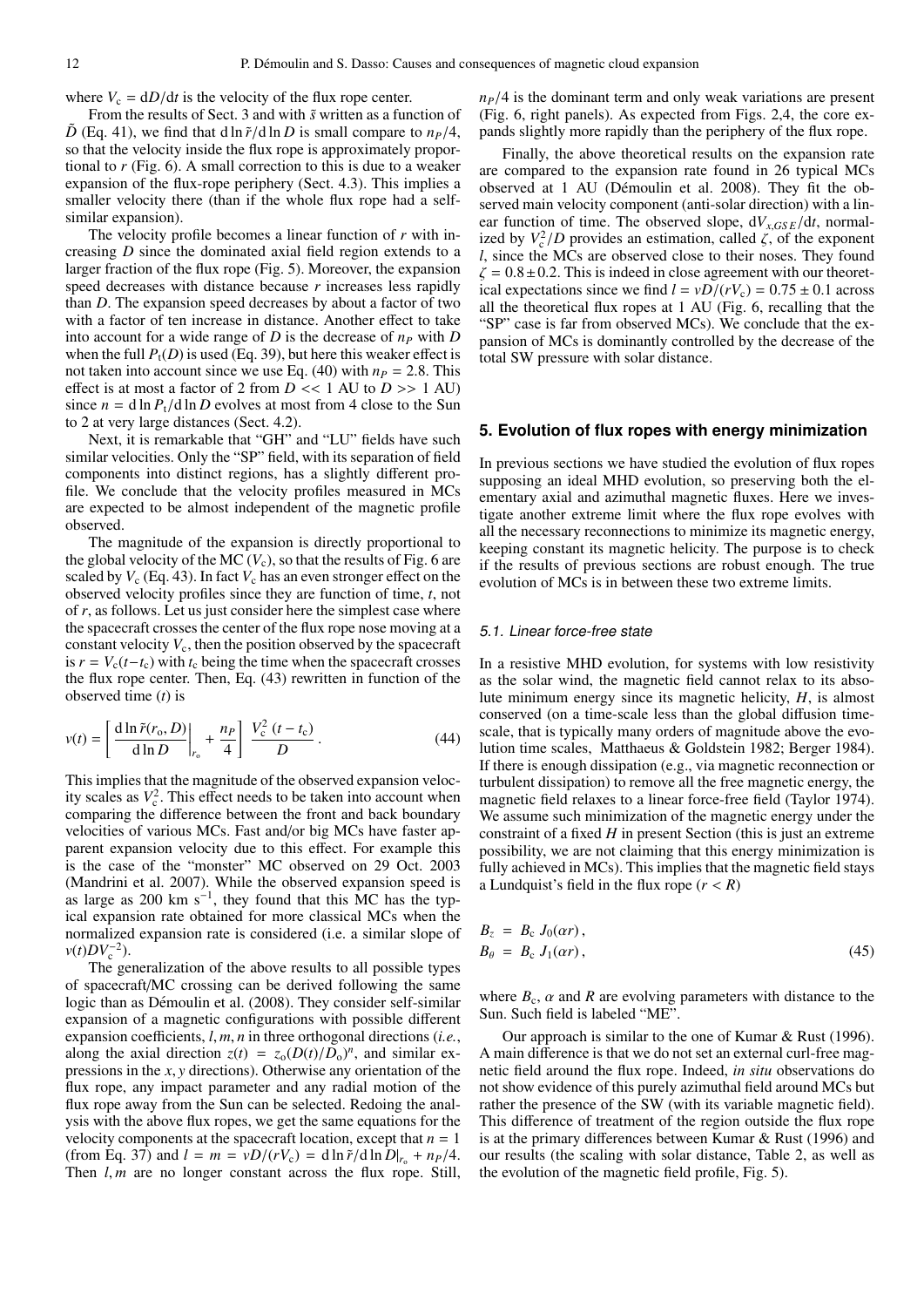## 5.2. Formal solution of the evolution

The magnetic helicity contained in a cylindrical flux rope of length *L* is (Berger 1999)

$$
H = 4\pi L \int_0^R A_\theta(r) B_\theta(r) r \, dr,
$$
\n(46)

where  $A_{\theta}$  is the azimuthal component of the vector potential of *B*. For the Lundquist's field, the magnetic helicity is (Dasso et al. 2003)

$$
H = 2\pi L B_c^2 R^3 \frac{J_1^2(U) - J_0(U) J_2(U)}{U}
$$
  

$$
\equiv 2\pi L B_c^2 R^3 f_H(U), \qquad (47)
$$

with  $U = \alpha R$ ,  $J_n$  is the ordinary Bessel function of order *n*, and  $f_H(U)$  defines a function of *U* alone.

We next suppose that there is no reconnection with the solar wind magnetic field. Then, the flux rope stays attached to the Sun, and the total axial magnetic flux,  $F_z$  is conserved, where  $F_z$ can be written as

$$
F_z = 2\pi B_c R^2 J_1(U)/U
$$
  
=  $2\pi B_c R^2 f_F(U)$ . (48)

If the flux rope partly reconnects with the overtaken solar wind magnetic field, being partially peeled, as observed in some cases (Dasso et al. 2006, 2007), the present derivation could be applied only to the un-reconnected central part of the flux rope.

The pressure equilibrium at the boundary (Eq. 6) is written as

$$
\varpi(D) P_{t}(D) = B_{c}^{2}/(2\mu_{0}) (J_{0}^{2}(U) + J_{1}^{2}(U))
$$
  
\n
$$
\equiv B_{c}^{2}/(2\mu_{0}) f_{P}(U).
$$
 (49)

There are three unknowns,  $B_c$ ,  $R$  and  $U$  (or equivalently  $\alpha$ ), and three equations (47-49) that define the evolution of the flux rope. With the normalization of *B* and *R* defined by Eq. (16), the three equations write

$$
\tilde{s} \ \tilde{R}^3 \ \tilde{B}_c^2 \ f_H(U) = f_H(U_o), \n\tilde{R}^2 \ \tilde{B}_c \ f_F(U) = f_F(U_o), \n\tilde{B}_c^2 \ f_P(U) = f_P(U_o).
$$
\n(50)

As in Sect. 2.4, the normalized field strength,  $\tilde{B}_c$ , and radius  $\tilde{R}$ only depends on  $\tilde{s} = \tilde{L} (\tilde{P}_{t})^{1/4}$ . Defining the function  $f(U)$  as

$$
f(U) \equiv f_F^{3/2}(U) f_P^{1/4}(U) / f_H(U), \qquad (51)
$$

the solution of the system of equations (50) is

$$
f(U) = \tilde{s} f(U_0),
$$
  
\n
$$
\tilde{B}_c = \left(\frac{f_P(U)}{f_P(U_0)}\right)^{-1/2},
$$
  
\n
$$
\tilde{R} = \left(\frac{f_P(U)}{f_P(U_0)}\right)^{1/4} \left(\frac{f_F(U)}{f_F(U_0)}\right)^{-1/2}.
$$
\n(52)

 $B_c$  and *R* are obtained by replacing the above results for  $\tilde{B}_c$  and  $\ddot{R}$  in Eq. (16).



Fig. 7. The evolution of  $U = \alpha R$  in function of  $\log_{10}(\tilde{s})$  (Eq. 19) for different ratios of the azimuthal to axial flux  $(F_{\text{ratio}}, Eq. 36)$ . The magnetic energy is supposed to be minimized with a preserved magnetic helicity, so the field stays a linear force-free field. The thick curves show the solutions of the first equation in Eq. (52), while the thin curves are for its approximation (Eq. 54). (A color version is available in the electronic version).

#### 5.3. Evolution of flux ropes

As the flux rope gets farther from the Sun, its length *L* increases and the total pressure in the surrounding solar wind,  $P_t$ , decreases. Both contribute to the evolution of ˜*s*. For the case, encountered in the SW, where  $\tilde{P}_t$  decreases less rapidly than  $\tilde{L}^{-4}$ ,  $\tilde{s}$ increases with distance from the Sun (see Eq. 19). This evolution of  $\tilde{s}$  determines the evolution of  $U = \alpha R$  (first equation of (52)), and of the normalized profile of the field (it is function only of  $\alpha r = U r/R = U \tilde{r}/\tilde{R}$ . Then, Eq. (45) is rewritten as

$$
B_z = B_{c,0} \sqrt{\tilde{P}_t} \tilde{B}_c J_0(U \tilde{r}/\tilde{R}),
$$
  
\n
$$
B_{\theta} = B_{c,0} \sqrt{\tilde{P}_t} \tilde{B}_c J_1(U \tilde{r}/\tilde{R}),
$$
\n(53)

for  $0 < \tilde{r} < \tilde{R}$ .  $\tilde{B}_c$ ,  $\tilde{R}$  are provided by the two last equations of (52) (52).

We analyze first the evolution of *U* since it determines the spatial behavior of the field components. Two values of *U* are worth outlining. Let us call  $z_{J_0}$  and  $z_{J_1}$  the first zero of the Bessel functions  $J_0$  and  $J_1$ , respectively. For  $U = z_{J_0}$  the axial field  $B_z$ vanishes (it frequently takes place near the observed flux rope boundary), while for  $U = z_{J_1}$ , the axial magnetic flux  $F_z$  vanishes (Eq. 48). From the MC data fitted with the Lundquist field, the value of *U* is typically found to be around  $z_{J_0}$ , while generally  $U < z_{J_1}$ . Then, the range  $0 < U_0 < z_{J_1}$  includes the observed MCs and  $F(U)$  is a single-value and monotonically decreasing MCs, and  $F_z(U)$  is a single-value and monotonically decreasing function of *U*. This implies that *U* stays in the same interval as  $U_0$  to keep  $F_z$  preserved.

The evolution of *U* is determined by the behavior of the function  $f(U)$  defined by Eq. (51). It is a monotonically decreasing function of *U* for  $0 < U < z_{J_1}$ , with the limits  $f(U) \approx 2\sqrt{2}/U$ <br>for  $U \ll 1$  and  $f(z_1) = 0$ . A simple approximation only for  $U \ll 1$  and  $f(z_{J_1}) = 0$ . A simple approximation, only slightly underestimating  $f(I_1)$  is the function  $2\sqrt{2}(1/I_1 - 1/z_1)$ slightly underestimating *f*(*U*), is the function  $2\sqrt{2}(1/U - 1/z_J)$ .<br>Including this approximation in the first equation of (52) we get Including this approximation in the first equation of (52), we get the approximate solution, plotted in Fig. 7,

$$
U \approx \frac{z_{J_1}}{\tilde{s}(z_{J_1}/U_0 - 1) + 1} \,. \tag{54}
$$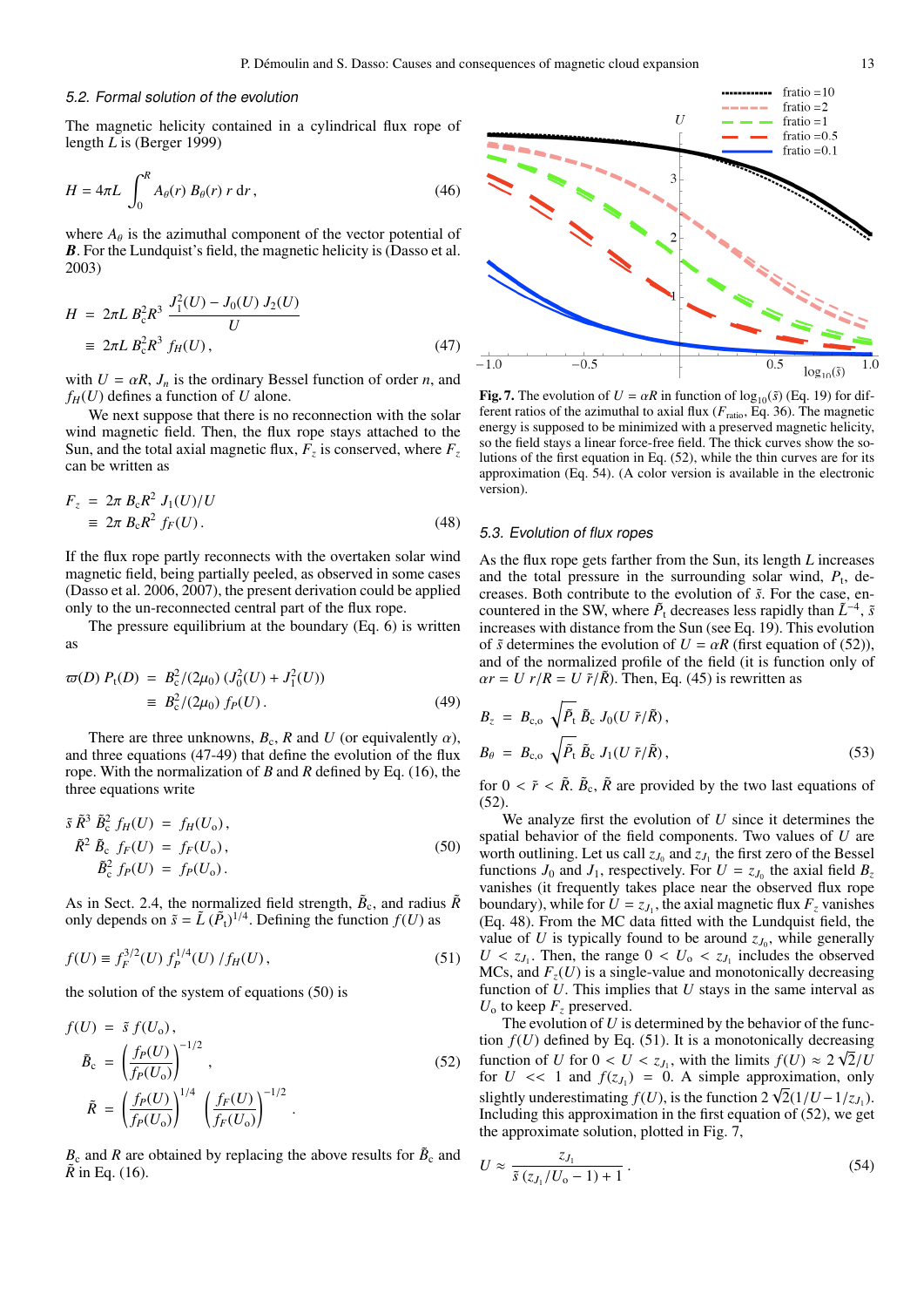In the SW case,  $\tilde{s}$  is a growing function of the distance from the Sun, so the above equation describes also the evolution of *U* versus the solar distance. Starting from the reference field (with  $\tilde{s} = 1, U = U_0$ , *U* decreases with an increasing  $\tilde{s}$  (Fig. 7), and the  $B_z$  profile is progressively more restricted around the origin of the function  $J_0$ . This corresponds to a magnetic field more dominated by the axial field. As expected, this effect is delayed to larger ˜*s* values for a more twisted reference field (so with a larger  $F_{\text{ratio}}$ , Eq. (36), then a larger  $U_0$ ).

For  $\tilde{s}$  decreasing below 1, the opposite behavior is present, i.e. the flux rope is more dominated by its azimuthal field for lower  $\tilde{s}$  values. Then, we found the same behavior as with an ideal MHD evolution (Sect. 3.4). The limiting case, for  $\tilde{s}$  small enough, is  $U \approx z_{J_1}$ , resulting in a flux rope with a significant reverse  $B_7$  flux around the core field. Starting close to the Sun with this type of field, an evolution, that minimizes the energy, progressively removes the reverse  $B_7$  flux by reconnection to provide only an axial field,  $B_z$ , with a fixed sign within the flux rope (as often observed at and beyond 1 AU in MCs). Later, this relaxation continues and creates an increasingly flatter  $B_7$  profile, as well as a smaller  $B_\theta$  contribution to the field strength.

The evolution of  $\tilde{B}_c$  is very limited in this energy minimization case (Fig. 2, top panels), mostly because the field stays a Lundquist's field and so lacks any significant difference between the field strength at the center and at the border of the flux rope. Then, most of the field strength evolution at the center is included in the  $(\tilde{P}_t)^{1/2}$  term (Eq. 16). Indeed, from Eq. (52), we have  $|J_0(z)I_1| \leq \tilde{B}_c < 1$ , and at most only a change of a factor  $\approx 2.5$  is possible for  $\tilde{B}_c$  (compare to orders of magnitude for  $\approx$  2.5 is possible for  $\tilde{B}_c$  (compare to orders of magnitude for  $(\tilde{P}_c)^{1/2}$ ). Then the energy minimization case follows very well  $(\tilde{P}_t)^{1/2}$ ). Then the energy minimization case follows very well the simple scaling law  $B_c \approx B_{c,0} \sqrt{\tilde{P}_t}$  (Fig. 4, top panels).

The evolution of  $\tilde{R}$  with  $\tilde{s}$  is larger than with  $\tilde{B}_c$  since  $\tilde{R}$  involves not only  $f_P(U)$ , but also  $f_F(U)$  that has a broader variation range.  $\tilde{R}(\tilde{s})$  has a variation comparable to the ideal-MHD cases analyzed in Sect. 3 (Fig. 2, bottom panels).

As for the ideal-MHD cases, the evolutions of both  $B<sub>c</sub>$  and *R* with the solar distance *D* are dominated by the  $P_t(D)$  contributions in Eq. (16). Indeed, Fig. 4 summarizes a broad range of evolutions ranging from ideal-MHD with very different twist profiles to a fully resistive evolution. The evolution of MCs is expected to be in between these cases, so their evolution of both  $B_c$  and *R* are expected to be mainly due to  $P_t(D)$ . The slight differences between the above models is not expected to appear in observations since these differences can easily be covered by other effects not considered here, such as the non-circular cross section of the flux rope, the dynamic SW pressure, the MC overpressure, the jump of pressure at shocks, the reconnection with the SW, and the interaction with SW inhomogeneities (in particular overtaking flows).

# **6. Summary and conclusions**

MCs are expanding flux ropes in the interplanetary space with very different expansion properties than the SW, as derived from the observed profiles of plasma velocity at fixed heliodistance, but also from the plasma density and field strength evolution with solar distance. Since the magnetic field energetically dominates the plasma in MCs, the difference in expansion between MC and SW is related to the special magnetic configuration of MCs. Several questions about the main physical mechanisms involved in their expansion remain unanswered in previous studies, e.g. how does their expansion depend on their magnetic configuration? Is an internal over-pressure needed to explain the observed expansion?

We investigate these problems by focusing on the main physical properties. As a local approximation for an elongated field configuration, we consider a straight cylindrical flux rope geometry. Since the plasma  $\beta$  is low and the expansion velocity frequently is below the local Alfvén speed in most of the MC volume (Burlaga et al. 1982), we analyze the flux rope evolution as a series of force-free equilibria in pressure balance with the surrounding SW. We show that the presence of shocks or/and an internal over pressure only has a weak effect compared to the variation of the SW total pressure,  $P_t(D)$ , with solar distance *D*. We do not include the dynamic pressure of the SW (supposing that the MC and the SW travel at sufficiently comparable velocities). These simplifications permit us to tackle the problem analytically in some cases, and more generally by solving a system of ordinary differential equations (Eqs. 14-15), allowing us a broad survey of the possible magnetic configurations and their evolution with solar distance.

The main dependence of the field strength and radius is derived analytically in Sections 3 and 5. We show that they mainly depend on the product  $L P_t^{1/4}$ , where *L* is the length of the flux rope and  $P_t$  is the total pressure in the SW. Then, *flux ropes with a length evolving proportionally to*  $P_t^{-1/4}$  *have a self-similar evolution independently of the structure of their magnetic field* (i.e. field strength and spatial scales are simply multiplied by a global factor, function of  $P_t(D)$ , as *D* increases).

While a flux rope still attached to the Sun departs significantly from  $P_t \propto \hat{L}^{-4} \propto D^{-4}$  with the observed  $\hat{P}_t(D)$  dependence in the SW  $P_t \propto D^{-2.8}$ , we show that these flux ropes still have a nearly self-similar radial expansion. More precisely, *their radius is mainly multiplied by*  $P_t^{-1/4}$  *and their field strength* by  $P_t^{1/2}$  *as they travel away from the Sun* (Sect. 3). This result is obtained after investigating the evolution of the several spatial distributions of magnetic field inside the flux rope. First, we analyze the ideal MHD evolution of a Lundquist's field, as well as extreme twist distributions (uniform or concentrated at the periphery of the flux rope, Section 4). Then, we consider the minimization of the magnetic energy with constant helicity (Section 5). The strongest departure from these laws, that still remains moderate, is obtained for flux ropes much more twisted than actually observed in MCs (Figs. 2,4, right panels).

For a flux rope environment given by a magnetized medium described by the Parker spiral of the SW, and values of plasma  $\beta$ between 0.1 and 10, we found that the MC core expands slightly faster than its periphery with increasing *D*. This evolution is due to different constraints present on the axial field (dominant in the core) and on the azimuthal field (dominant at the periphery). This implies a flatter field strength profile with increasing *D* for both ideal and resistive evolutions. This is a plausible origin of the flattening tendency previously noticed in MCs observed at various solar distances (e.g., Burlaga et al. 1998).

The expansion velocity is found to be almost proportional to the distance from the flux rope axis. While the expansion of the flux rope core (dominated by the axial field) is almost selfsimilar, the periphery (dominated by the azimuthal field) is expanding at a slightly lower rate for a typical twist value found in MCs. The velocity profile is almost the same for all the cases considered (varying the spatial distribution of the magnetic field and the dissipation law permitted in the MHD system). These results explain the origin of a nearly linear velocity profile observed generically in MCs.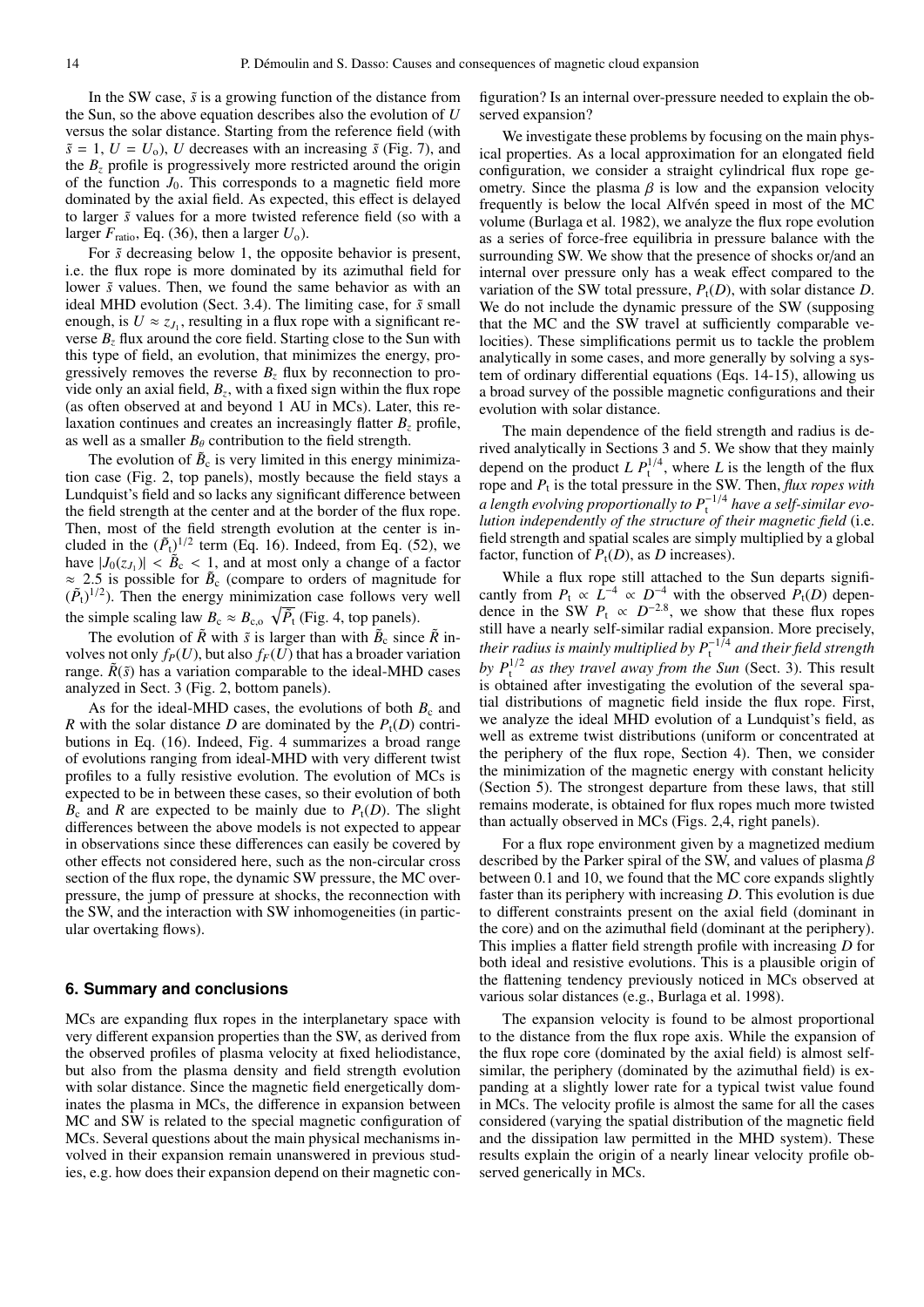Moreover, the expansion velocity rate found in the models described here is in full agreement with the values observed in MCs (Démoulin et al. 2008). Simulating the crossing of a MC orthogonally to its axis by a fixed spacecraft, we find a plasma velocity equal to  $V_c - l \dot{V}_c^2 t/D$ , where *t* is the time (= 0 at the MC axis)  $V_c$  is the velocity of the flux rope center and *l* is an MC axis),  $V_c$  is the velocity of the flux rope center, and *l* is an approximately constant coefficient (i.e. independent of the position within the flux rope and of the magnetic field configuration). We previously found the same functional form by analyzing a set of MCs observed at 1 AU (Démoulin et al. 2008). Furthermore, with a dependence of the SW total pressure as  $P_t \propto D^{-n_P}$ , we find  $l \approx n_P/4$  in present analysis. The typical decay of the SW pressure corresponds to  $n_P \approx 2.8$ , providing  $l \approx 0.7$ , in agreement with our previous results  $l \approx 0.8 \pm 0.2$  in a set of MCs.

The theoretical profile found,  $V_c - l V_c^2 t/D$ , also implies that velocity profile observed in a MC by a spacecraft with a the velocity profile observed in a MC by a spacecraft, with a given position in space, is strongly dependent on the mean velocity,  $V_c$  of the observed MC. Indeed, faster MCs need to expand faster to reach an approximate pressure balance with the surrounding SW at a given distance from the Sun. Also, bigger MCs have a larger velocity difference between their front and back simply because they are larger (and the expansion is almost self-similar). Our theoretical results further justify the use of a normalized expansion rate, rather than simply the difference between the front and back velocities, in order to quantify whether a MC is over-expanding or not.

Finally, we found that the magnetic field strength evolves mostly as  $D^{-n_P/2}$  and the MC radius as  $D^{n_P/4}$ . Both dependences predicted under general conditions by our model are in agreement with several statistical studies of MCs and ICMEs observed between 0.3 and 5 AU, taking into account the typical SW pressure dependence on solar distance.

We conclude that MCs and ICMEs are expanding magnetic structures mostly because they encounter a strongly decreasing total pressure in the surrounding SW as they travel away from the Sun. MCs are 3D expanding structures, with approximately a self-similar expansion along and across their axis, but with slightly different rate in these directions (in our model the expansion velocity across their axis is a factor  $\approx n_P/4$  lower than along their axis). This contrasts with the almost 2D expansion of the surrounding SW. The main differences between the typical expansion profiles of MCs and the SW are due to the different force balances involved. The MC expansion is the combined result of the internal magnetic force balance, its length extension and the pressure evolution at its boundary. However, the volume exponents are not so different in MCs and the SW ( $\approx 1 + n_P/2 \approx 2.4$ and  $\approx$  2, respectively). This implies, as observed, only a slightly more rapid decrease of the plasma density with solar distance in MCs than in the SW.

*Acknowledgements.* We thank Lidia van Driel-Gesztelyi and the referee for reading carefully, and, so improving the manuscript. The authors acknowledge financial support from ECOS-Sud through their cooperative science program (N*<sup>o</sup>* A08U01). This work was partially supported by the Argentinean grants: UBACyT X425, PICTs 2005-03-33370 and 2007-03-00856 (ANPCyT). S.D. is member of the Carrera del Investigador Científico, CONICET.

### **References**

- Berdichevsky, D. B., Lepping, R. P., & Farrugia, C. J. 2003, Phys. Rev. E, 67, 036405
- Berger, M. A. 1984, Geophys. Astrophys. Fluid. Dyn., 30, 79
- Berger, M. A. 1999, in Magnetic Helicity in Space and Laboratory Plasmas, 1–9 Bothmer, V. & Schwenn, R. 1998, Annales Geophysicae, 16, 1
- Burlaga, L., Fitzenreiter, R., Lepping, R., et al. 1998, J. Geophys. Res., 103, 277 Burlaga, L. F. 1988, J. Geophys. Res., 93, 7217
- Burlaga, L. F. 1995, Interplanetary magnetohydrodynamics (Oxford University Press, New York)
- Burlaga, L. F. & Behannon, K. W. 1982, Sol. Phys., 81, 181
- Burlaga, L. F., Klein, L., Sheeley, Jr., N. R., et al. 1982, Geophys. Res. Lett., 9, 1317
- Cane, H. V. & Richardson, I. G. 2003, J. Geophys. Res., 108, 1156
- Cargill, P. J., Schmidt, J., Spicer, D. S., & Zalesak, S. T. 2000, J. Geophys. Res., 105, 7509
- Cargill, P. J. & Schmidt, J. M. 2002, Annales Geophysicae, 20, 879
- Chane, E., Van der Holst, B., Jacobs, C., Poedts, S., & Kimpe, D. 2006, A&A, ´ 447, 727
- Chen, J. 1989, ApJ, 338, 453
- Chen, J. 1996, J. Geophys. Res., 101, 27499
- Cid, C., Hidalgo, M. A., Nieves-Chinchilla, T., Sequeiros, J., & Viñas, A. F. 2002, Sol. Phys., 207, 187
- Crank, J. 1984, Free and moving boundary problems (Oxford University Press, New York)
- Crooker, N. U., Forsyth, R., Rees, A., Gosling, J. T., & Kahler, S. W. 2004, J. Geophys. Res., 109, A06110
- Crooker, N. U. & Horbury, T. S. 2006, Space Sci. Rev., 123, 93109
- Dasso, S., Mandrini, C. H., Démoulin, P., & Farrugia, C. J. 2003, J. Geophys. Res., 108, 1362
- Dasso, S., Mandrini, C. H., Démoulin, P., & Luoni, M. L. 2006, A&A, 455, 349 Dasso, S., Mandrini, C. H., Démoulin, P., Luoni, M. L., & Gulisano, A. M. 2005,
- Adv. Spa. Res., 35, 711 Dasso, S., Nakwacki, M. S., Démoulin, P., & Mandrini, C. H. 2007, Sol. Phys.,
- 244, 115
- Démoulin, P., Nakwacki, M. S., Dasso, S., & Mandrini, C. H. 2008, Sol. Phys., 250, 347
- Farrugia, C. J., Burlaga, L. F., Osherovich, V. A., & et al.. 1993, J. Geophys. Res., 98, 7621
- Farrugia, C. J., Janoo, L. A., Torbert, R. B., & et al. 1999, in Habbal, S.R., Esser, R., Hollweg, J.V., Isenberg, P.A. (eds.), *Solar Wind Nine, AIP Conf. Proc.*, Vol. 471, 745
- Farrugia, C. J., Osherovich, V. A., & Burlaga, L. F. 1997, Annales Geophysicae, 15, 152
- Feng, H. Q., Wu, D. J., & Chao, J. K. 2007, J. Geophys. Res., 112, A02102
- Forbes, T. G., Linker, J. A., Chen, J., et al. 2006, Space Sci. Rev., 123, 251302
- Forsyth, R. J., Balogh, A., Smith, E. J., Erdös, G., & McComas, D. J. 1996, J. Geophys. Res., 101, 395
- Gazis, P. R., Balogh, A., Dalla, S., et al. 2006, Space Sci. Rev., 123, 417451
- Gold, T. & Hoyle, F. 1960, MNRAS, 120, 89
- Gosling, J. T., Baker, D. N., Bame, S. J., Feldman, W. C., & Zwickl, R. D. 1987, J. Geophys. Res., 92, 8519 8535
- Gosling, J. T., Riley, P., McComas, D. J., & Pizzo, V. J. 1998, J. Geophys. Res., 103, 1941
- Gosling, J. T., Skoug, R. M., McComas, D. J., & Smith, C. W. 2005, J. Geophys. Res., 110, A01107
- Hidalgo, M. A. 2003, J. Geophys. Res., 108, 1320
- Hidalgo, M. A., Cid, C., Vinas, A. F., & Sequeiros, J. 2002, J. Geophys. Res., 107, 1002
- Hu, Q., Smith, C. W., Ness, N. F., & Skoug, R. M. 2005, J. Geophys. Res., 110, A09S03
- Hu, Q. & Sonnerup, B. U. Ö. 2002, J. Geophys. Res., 107, 1142
- Issautier, K., Meyer-Vernet, N., Moncuquet, M., & Hoang, S. 1998, J. Geophys. Res., 103, 1969
- Issautier, K., Meyer-Vernet, N., Moncuquet, M., & Hoang, S. 1999, in American Institute of Physics Conference Series, ed. S. R. Habbal, R. Esser, J. V. Hollweg, & P. A. Isenberg, Vol. 471, 581–584
- Jian, L., Russell, C. T., Luhmann, J. G., & Skoug, R. M. 2006, Sol. Phys., 239, 393
- Kumar, A. & Rust, D. M. 1996, J. Geophys. Res., 101, 15677
- Leitner, M., Farrugia, C. J., Möstl, C., & et al. 2007, J. Geophys. Res., 112, A06113
- Lepping, R. P., Berdichevsky, D. B., Szabo, A., Arqueros, C., & Lazarus, A. J. 2003, Sol. Phys., 212, 425
- Lepping, R. P., Burlaga, L. F., & Jones, J. A. 1990, J. Geophys. Res., 95, 11957
- Liu, Y., Richardson, J. D., & Belcher, J. W. 2005, Planet. Space Sci., 53, 3
- Liu, Y., Richardson, J. D., Belcher, J. W., & et al. 2006, J. Geophys. Res., 111, A12S03
- Lundquist, S. 1950, *Ark. Fys.*, 2, 361
- Lynch, B. J., Zurbuchen, T. H., Fisk, L. A., & Antiochos, S. K. 2003, J. Geophys. Res., 108, 1239
- Manchester, W. B. I., Gombosi, T. I., Roussev, I., et al. 2004, J. Geophys. Res., 109, A02107
- Mandrini, C. H., Nakwacki, M., Attrill, G., & et al. 2007, Sol. Phys., 244, 25
- Matthaeus, W. H. & Goldstein, M. L. 1982, J. Geophys. Res., 87, 6011
- Meyer-Vernet, N. & Issautier, K. 1998, J. Geophys. Res., 103, 29705